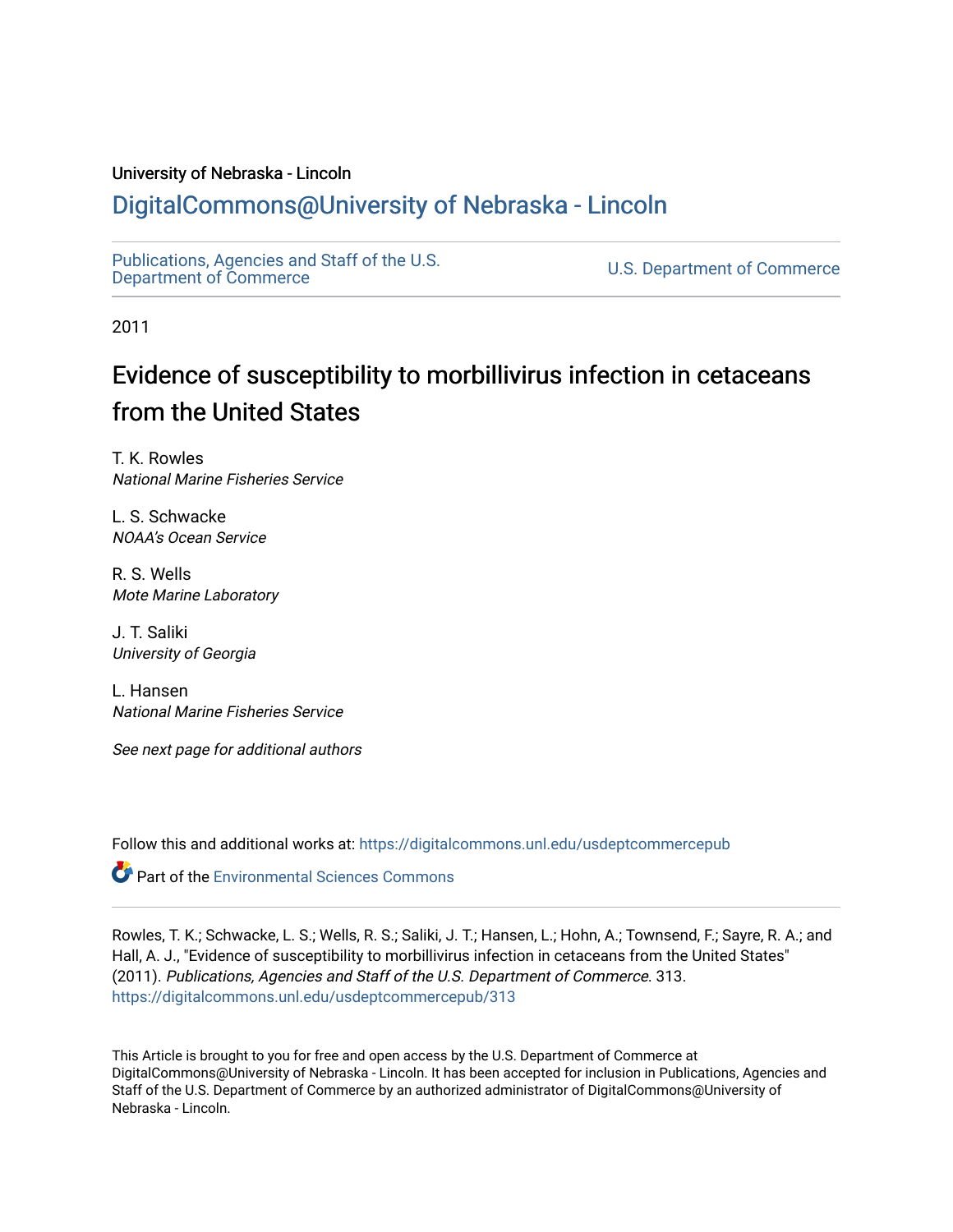## Authors

T. K. Rowles, L. S. Schwacke, R. S. Wells, J. T. Saliki, L. Hansen, A. Hohn, F. Townsend, R. A. Sayre, and A. J. Hall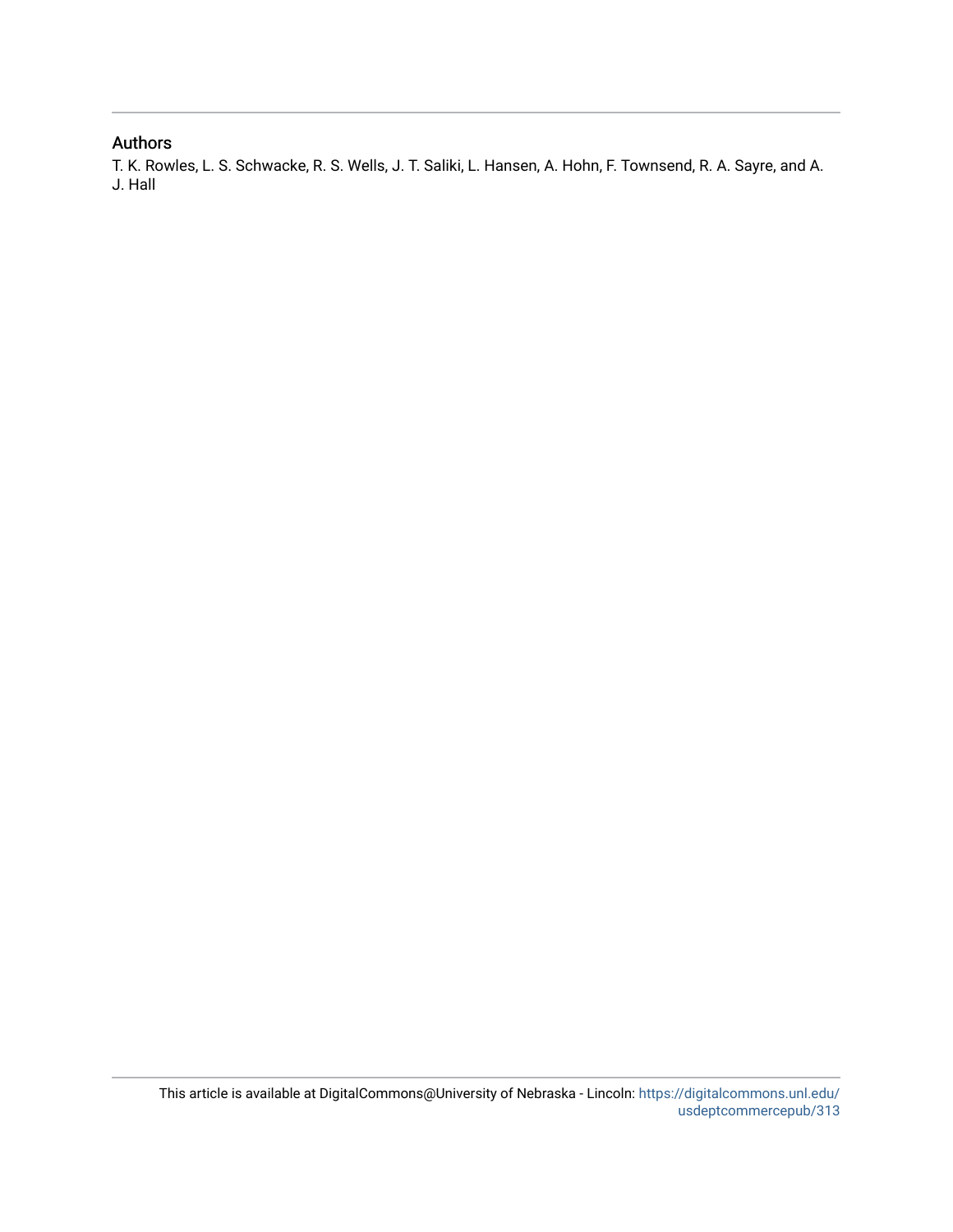# **Marine Mammal Science**



MARINE MAMMAL SCIENCE, 27(1): 1–19 (January 2011) 2010 by the Society for Marine Mammalogy Published 2010. This article is a US Government work and is in the public domain in the USA. DOI: 10.1111/j.1748-7692.2010.00393.x

## Evidence of susceptibility to morbillivirus infection in cetaceans from the United States

T. K. ROWLES

National Marine Fisheries Service, Marine Mammal Health and Stranding Response Program, 1315 East-West Highway, Silver Spring, Maryland 20910, U.S.A.

L. S. SCHWACKE

NOAA's Ocean Service, Center for Human Health Risks, 331 Fort Johnson Road, Charleston, South Carolina 29412, U.S.A.

R. S. WELLS

Chicago Zoological Society, c /<sup>o</sup> Mote Marine Laboratory, 1600 Ken Thompson Parkway, Sarasota, Florida 34236, U.S.A.

J. T. SALIKI Athens Veterinary Diagnostic Laboratory, University of Georgia, Athens, Georgia 30602, U.S.A.

L. HANSEN

A. HOHN National Marine Fisheries Service, Southeast Fisheries Science, NOAA Beaufort Laboratory, 101 Pivers Island Road,

Beaufort, North Carolina 28516, U.S.A.

F. TOWNSEND

Bayside Hospital for Animals, 251 N.E. Racetrack Road, Fort Walton Beach, Florida 32547, USA

R. A. SAYRE NOAA's Ocean Service, Center for Human Health Risks, 331 Fort Johnson Road, Charleston, South Carolina 29412, U.S.A.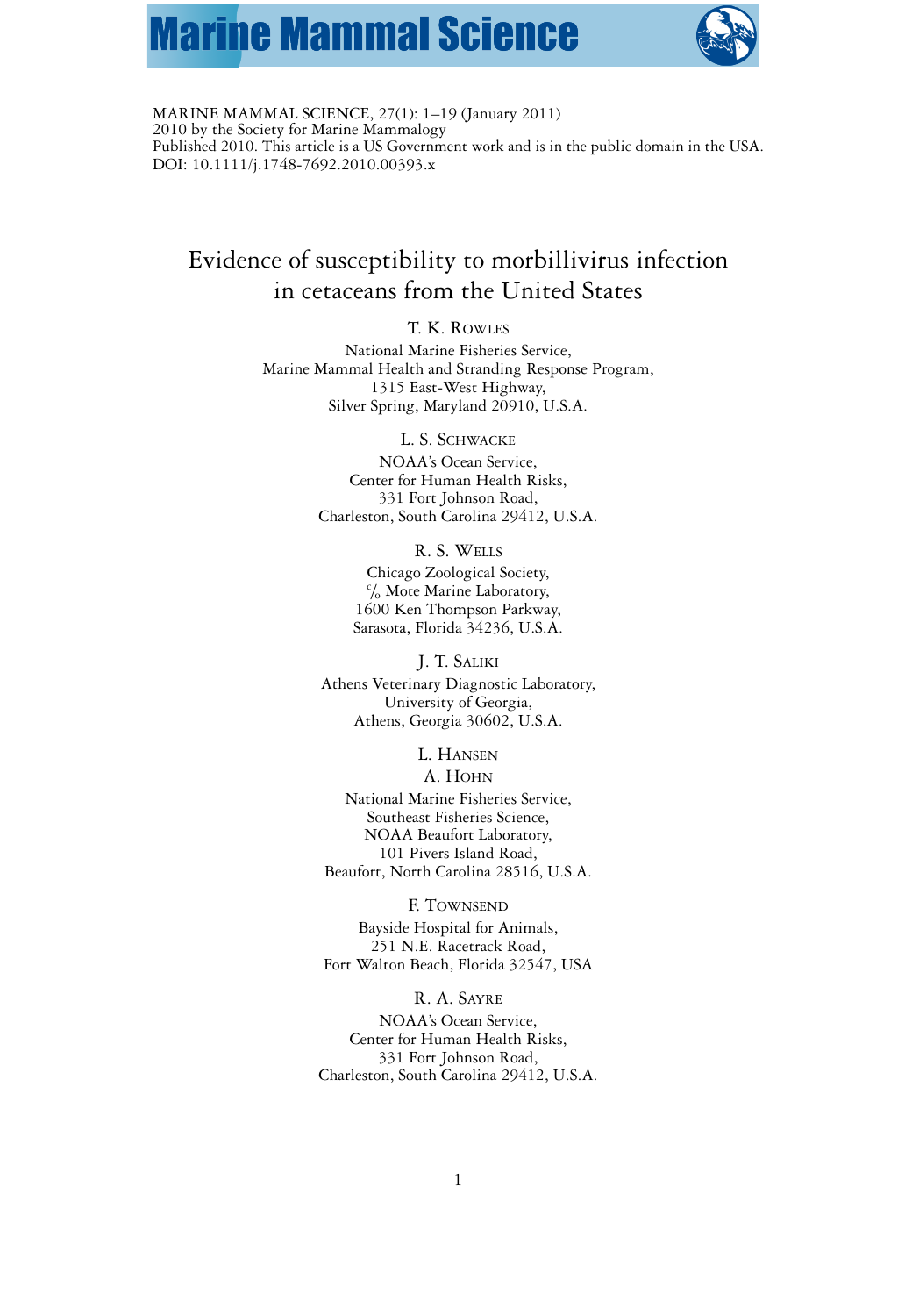A. J.  $HALL<sup>1</sup>$ 

Sea Mammal Research Unit, Scottish Oceans Institute, University of St Andrews, Fife, KY16 8LB, United Kingdom E-mail: ajh7@st-andrews.ac.uk

#### ABSTRACT

Cetacean morbilliviruses (CeMV) are viruses that can cause mass mortalities among various odontocete species. In this study levels of "herd" immunity in cetaceans from the U.S. coast are described from the distribution and prevalence of antibodies against morbilliviruses. Neutralizing antibody titers against dolphin morbillivirus (DMV), porpoise morbillivirus (PMV), phocine distemper (PDV), and canine distemper viruses (CDV) were measured. Positive samples had higher titers against the CeMV than against the other morbilliviruses tested, indicating that although PDV or CDV can be used to investigate exposure their use may result in a higher false negative rate. The results suggest that morbillivirus did not persist in coastal populations of bottlenose dolphins (*Tursiops truncatus*) after the major outbreaks that occurred in the 1980s and 1990s. Bottlenose dolphins from Beaufort, North Carolina; St. Joseph Bay, Florida; and Cape May, New Jersey had anti-DMV seroprevalences ranging from between 15% and 33% but those from Charleston, South Carolina and Sarasota Bay, Florida, sampled in recent years were largely negative. These latter groups are therefore now vulnerable to infection and could experience high mortality if exposed to CeMV. Sero-surveys of this kind are therefore vital for assessing the risk of new and recurring viral outbreaks in coastal cetaceans.

Key words: infectious disease, bottlenose dolphin, *Tursiops truncatus*, serology, Atlantic Ocean.

The emergence and history of morbillivirus infection in cetacean populations worldwide has been well documented (Domingo *et al.* 1990; Van Bressem *et al.* 1991, 1998, 2001; Welsh *et al.* 1992; Aguilar and Raga 1993; Barrett *et al.* 1993; Lipscomb *et al.* 1994*a*, *b*; Barrett *et al.* 1995; Duignan *et al.* 1995*a*, 1996; Hall 1995; Saliki *et al*. 2002). Two antigenically and genetically very similar cetacean morbillivirus strains have been described, namely dolphin morbillivirus (DMV, first isolated in striped dolphins (*Stenella coeruleoalba*) from the Mediterranean sea in 1990) and porpoise morbillivirus (PMV, first isolated in harbor porpoises (*Phocoena phocoena*) from the NE Atlantic in 1988) (Kennedy *et al.* 1988, McCullough *et al.* 1991, Visser *et al.* 1993). These viruses, together with phocine distemper virus (PDV) and canine distemper virus (CDV), have impacted various marine mammal populations worldwide since they were first identified in the late 1980s (Hall 1995, Kennedy 1998). These relatively recent additions to the *Paramyxoviridae* family have affected a variety of small odontocete cetaceans in Europe and North America. A major outbreak of the disease occurred in 1987–1988 among common bottlenose dolphins (*Tursiops truncatus*) in the United States, which spanned stocks from New Jersey to Florida

<sup>&</sup>lt;sup>1</sup>Author to whom correspondence should be addressed.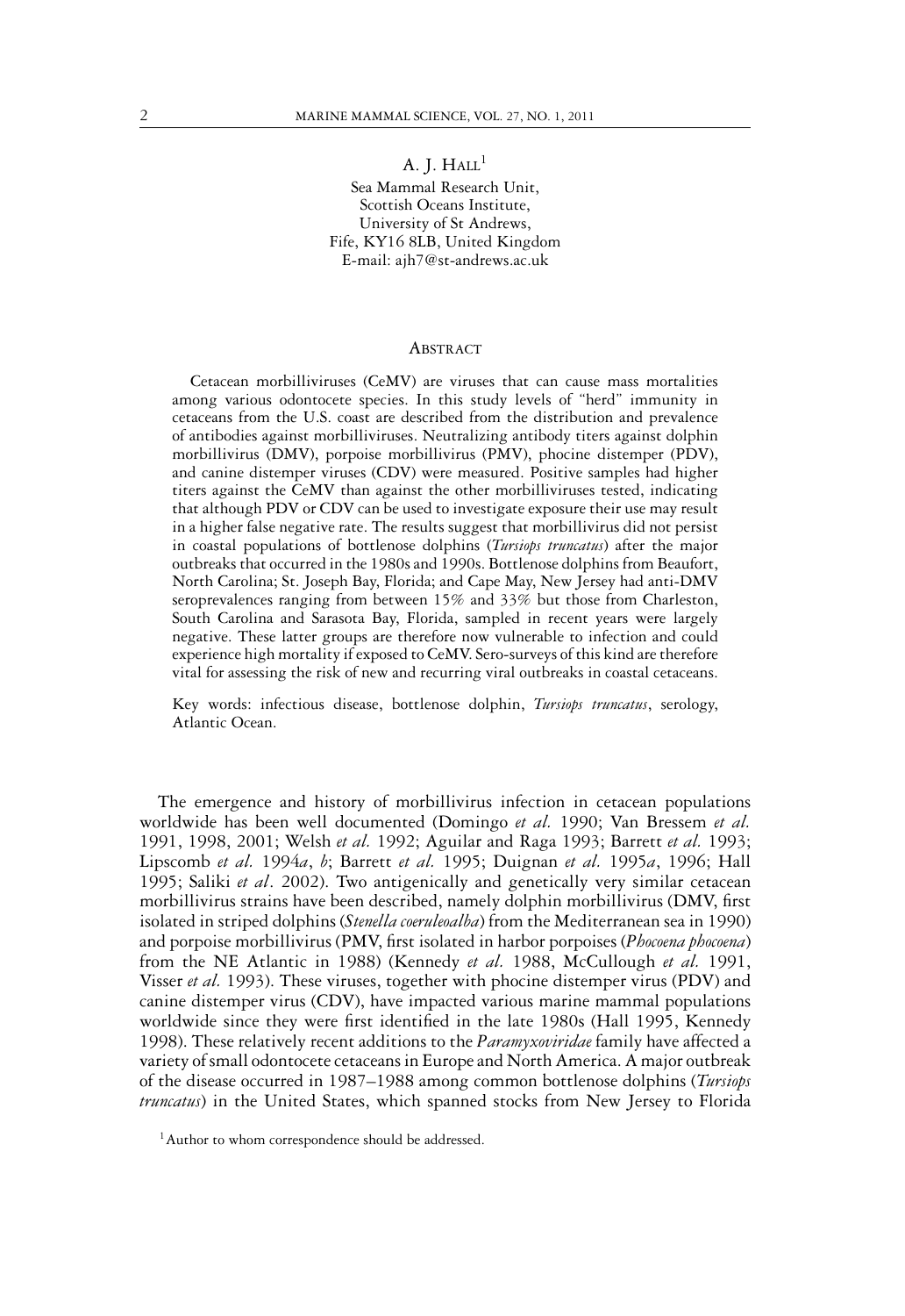(Geraci 1989, Lipscomb *et al.* 1994*b*). In addition, analysis of tissues from dolphins that stranded in the Gulf of Mexico in 1992–1993 during an unusual mortality event also found morbilliviral RNA (Lipscomb *et al.* 1994*a*, *b*). Further sequence analyses of the isolates from these outbreaks found DMV to be more prevalent in the north Atlantic whereas PMV was more common farther south (Taubenberger *et al*. 1996). Indeed, only PMV was detected in samples from dolphins that died during the 1993 Gulf of Mexico epidemic whereas both viruses were found in victims of the 1987– 1988 outbreak. However, the first documented dolphin morbillivirus epidemic in the United States may have occurred as early as 1982 in the Indian/Banana River Lagoon of Florida. Duignan *et al.* (1996) concluded retrospectively that the marked increase in strandings in the region and the presence of seropositive individuals in a previously naïve population was indicative of an outbreak which did not persist.

However, probably the largest outbreak of morbillivirus among cetaceans occurred between 1990 and 1992 among striped dolphins in the Mediterranean Sea (Domingo *et al*. 1990). Thousands of animals died during this outbreak and subsequent genetic studies of the isolated virus indicated that it was distinctly different from PDV (Barrett*et al*. 1993), which had emerged in the European harbor seal (*Phoca vitulina*) in 1988 (Osterhaus and Vedder 1988). It was subsequently named dolphin morbillivirus (Visser *et al.* 1993). In 1994 common dolphins (*Delphinus delphis*) in the Black Sea were also affected by a morbillivirus (Birkun *et al*. 1999). In the summer of 2007 there was then a second outbreak of dolphin morbillivirus among the Mediterranean striped dolphins (Raga *et al*. 2008) when >100 animals stranded due to infection. Other species affected include the long-finned pilot whale (*Globicephala melas*) that stranded along the southern Spanish Mediterranean coast in 2006–2007 (Fernandez *et al*. 2008).

In addition, during the PDV outbreak among seals, a morbillivirus was isolated from two harbor porpoises on the coast of Northern Ireland. At necropsy these animals displayed all the pathological signs consistent with morbillivirus infection including severe pneumonia, syncytia formation, and necrosis of the bronchial and bronchiolar epithelium. Acidophilic intracytoplasmic inclusion bodies were seen in the bronchial and bronchiolar epithelium that is highly specific for morbillivirus infection (Kennedy *et al*. 1988). Subsequently a morbillivirus was isolated from two harbor porpoises that died in the Dutch Wadden Sea (Visser *et al*. 1993), distinctly different from DMV when tested against a panel of monoclonal antibodies and in cell culture. This virus was therefore named porpoise morbillivirus.

These outbreaks prompted a number of serological surveys to determine previous morbillivirus exposure, particularly among the odontocete cetaceans, which appear to be especially vulnerable to infection (Visser *et al*. 1993; Duignan *et al.* 1995*a*, 1996; Van Bressem *et al.* 1998, 2001; Nielsen *et al.* 2000). Serological surveys remain the predominant method for determining exposure to disease as well as identifying current immune status, particularly for marine mammals and other wildlife, where samples for viral antigen studies are difficult to obtain (Haydon *et al.* 2002, Thompson *et al*. 2002). The prevalence of pathogen-specific antibodies (*i.e.*, the proportion of seropositive animals with antibody titers above an established threshold) is determined from serum samples. In the case of viruses inducing a long-lasting immunity, such as morbilliviruses, past exposure can be determined using serology. Disease endemicity has been inferred for morbilliviruses in marine mammal populations from studies where very high sero-prevalence proportions were found (Dietz *et al.* 1989; Markussen and Have 1992; Duignan *et al*. 1995*a*, *b*; Van Bressem *et al*. 1998, 2001) but this can only be definitively concluded when it can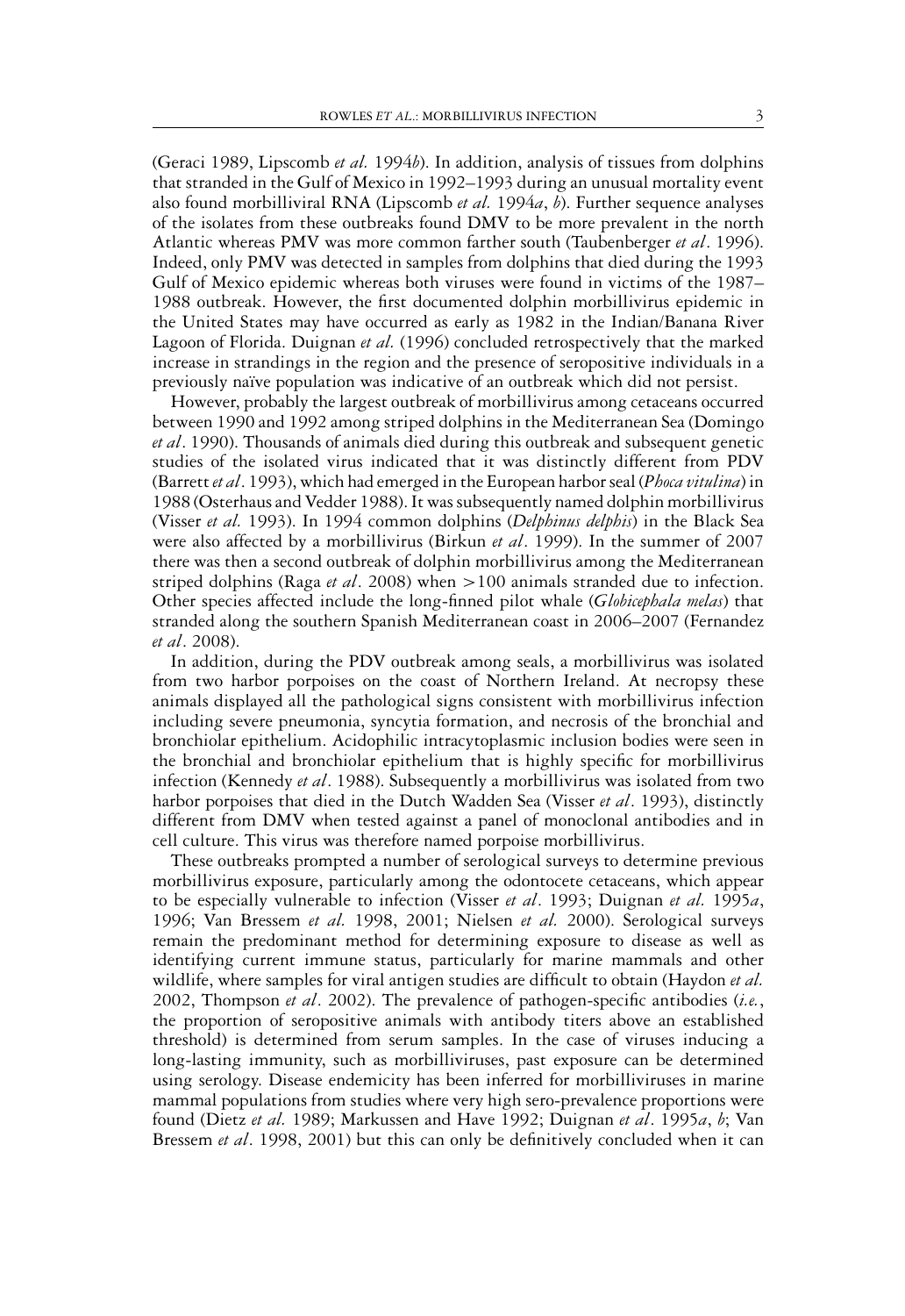be demonstrated that both young and older age-classes have antibodies. However, the distribution of antibody titers can be of value even without age-specific details. Because antibody levels generally increase shortly after exposure to an infection and then decline over time (Lloyd-Smith *et al*. 2007), the titer values can provide information on time since exposure or infection. Therefore, if a pathogen was present but it has not persisted in a population a few individuals might have high titers but most are likely to have lower titers (Cornwell *et al*. 1992), whereas if the pathogen is still present, the mean titers within the population are likely to be higher, as was seen during the PDV outbreaks in Europe in 1988 and 2002 (Pomeroy *et al*. 2005).

Here we investigate the distribution and prevalence of virus neutralizing antibodies to morbilliviruses in cetaceans from around the United States. We used two sources of serum samples, (1) sera collected during live capture-release programs for bottlenose dolphins and (2) additional sera obtained from freshly stranded cetaceans (various species) sampled as part of the U.S. Marine Mammal Health and Stranding Response Program. By comparing titers to different morbilliviruses, the primary antigen to which the dolphins were exposed can be inferred.

#### **METHODS**

Bottlenose dolphins were sampled from five locations along the U.S. Atlantic and Gulf of Mexico coasts during capture-release operations between 1989 and 2006. In the stranded animals, a variety of different cetacean species were sampled between 1999 and 2004. Neutralizing antibody titers against the two cetacean viruses, DMV and PMV, were measured, together with titers against the pinniped morbillivirus, PDV and the terrestrial carnivore morbillivirus, CDV.

#### *Live Capture-Release*

Serum samples were collected during live capture release, health assessment studies being carried out in U.S. coastal waters (Schwacke *et al.* 2004). Figure 1 shows the five locations sampled: Beaufort, North Carolina; Cape May, New Jersey; Charleston, South Carolina; Sarasota Bay, Florida; and St. Joseph Bay, Florida. The capture and release techniques are fully described in Wells *et al.* (2004, 2005) and are summarized here. Small groups of dolphins were encircled using a seine net and each individual was placed in a stretcher and lifted onto a veterinary examination vessel, where it was weighed and measured. Blood samples were drawn from a vessel in the fluke into serum separator tubes (Becton Dickinson, Franklin Lakes, NJ, USA). The serum was removed after centrifugation and stored at −20◦C or below for serology and other clinical studies. A tooth was removed for age determination only when an animal's age was unknown (Hohn *et al.* 1989).

The number of serum samples collected by location and year (1999–2006) is shown in Table 1. This ranged from between 12 and 14 serum samples obtained from Cape May and Charleston, up to 70 samples obtained from the more frequent sampling effort for the Sarasota Bay population. In addition 27 serum samples (from 8 females and 5 males) from Sarasota Bay dolphins captured, released and subsequently recaptured and resampled between 1989 and 2001 were screened for the presence of anti-DMV antibodies. To avoid duplication of the results the recaptured animals were excluded from the first group. This was the case for only one animal (FB63, Table 5) which was captured and released four times between 1989 and 2001.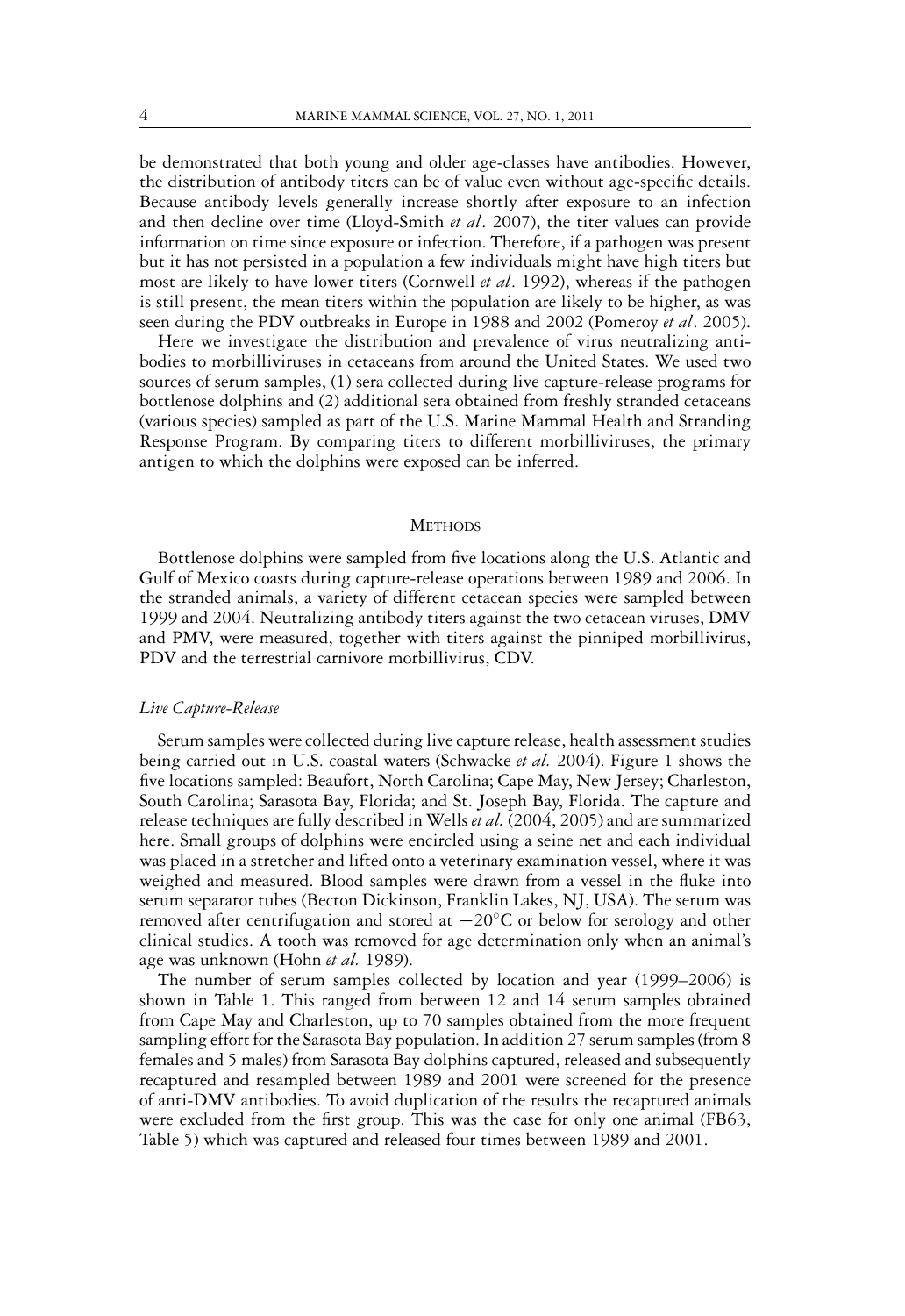

*Figure 1.* Locations of the bottlenose dolphin cross-sectional live capture study sites.

#### *Stranded Cetaceans*

Blood samples collected from animals that stranded live (stranding condition code 1) were obtained from the tail fluke using the same method as for the live captured animals. Those obtained from freshly dead or euthanized individuals were collected from the aorta into a plain Vacutainer tube. Samples were centrifuged and the serum stored at −20◦C until testing. The number of animals sampled by species and year is shown in Table 2. Most samples were collected from single stranded animals except for two groups of cetaceans that mass-stranded during the study

| Location       | 1999 | 2000 | 2001 | 2002 | 2003 | 2004 | 2005 | 2006 | Total |
|----------------|------|------|------|------|------|------|------|------|-------|
| Beaufort       |      | 11   |      |      |      |      |      | 18   | 31    |
| Cape May       |      |      |      |      |      |      |      |      | 12    |
| Charleston     | 14   |      |      |      |      |      |      |      | 14    |
| Sarasota Bay   |      |      |      | 8    | 16   | 33   | 8    |      | 70    |
| St. Joseph Bay |      |      |      |      |      |      | Q    | 18   | 27    |
| Total          | 16   | 11   | 5    | 15   | 21   | 33   | 17   | 36   | 154   |

*Table 1.* Number of bottlenose dolphin serum samples tested by year.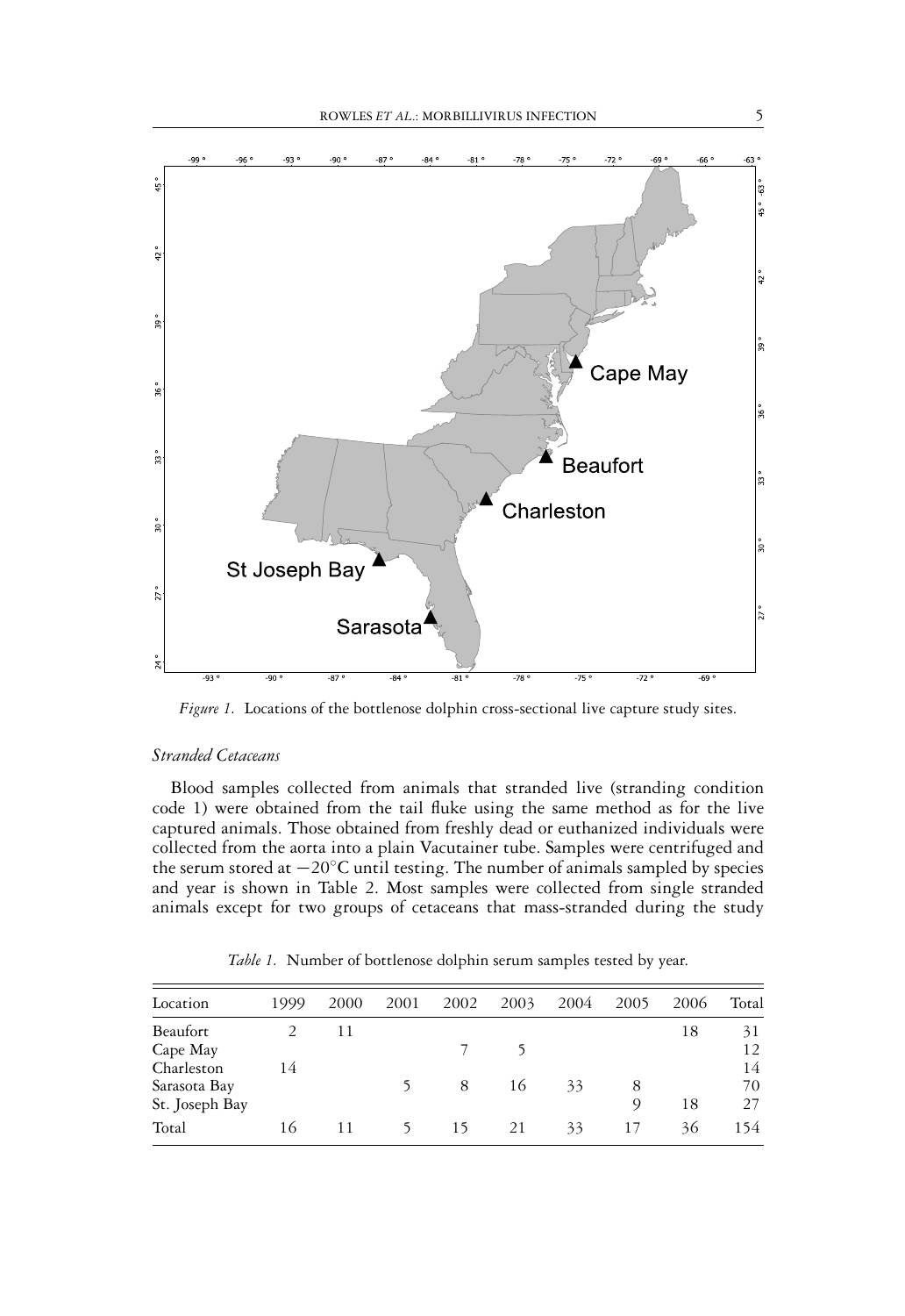|                               |      |      | Year |      |      |       |
|-------------------------------|------|------|------|------|------|-------|
| Common name                   | 1999 | 2001 | 2002 | 2003 | 2004 | Total |
| Atlantic white-sided dolphin  |      |      |      | 1    |      |       |
| Bottlenose dolphin            |      | 1    | 1    | 3    | 4    | 9     |
| Clymene dolphin               |      |      |      |      | 2    | 2     |
| Common dolphin (short-beaked) |      |      |      | 1    | 3    | 4     |
| Fin whale                     |      |      |      |      | 1    |       |
| Fraser's dolphin              |      |      |      | 10   |      | 10    |
| Harbor porpoise               | 1    |      |      |      | 5    | 6     |
| Humpback whale                |      |      |      |      |      |       |
| Killer whale                  |      |      | 1    |      |      |       |
| Long-finned pilot whale       |      |      |      | 1    |      |       |
| Melon headed whale            |      |      |      |      | 1    |       |
| Pantropical spotted dolphin   |      |      |      |      |      |       |
| Pygmy sperm whale             |      |      |      |      | 2    |       |
| Risso's dolphin               |      |      |      | 1    | 3    | 4     |
| Rough-toothed dolphin         |      |      |      |      | 8    | 8     |
| Sei whale                     |      |      | 1    |      |      |       |
| Spinner dolphin               |      |      |      | 1    | 1    | 2     |
| Unspecified dolphin           |      |      |      |      |      |       |
| Total                         | 1    | 1    | 4    | 18   | 32   | 56    |

*Table 2.* Number of stranded cetaceans tested by year.

period. These comprised 10 Fraser's dolphins (*Lagenodelphis hosei*) that stranded alive in Charlotte Harbor, Florida, in April 2003 and 7 rough-toothed dolphins (*Steno bredanensis*) that stranded alive on Hutchinson Island, St. Lucie, Florida, in August 2004 (an additional rough-toothed dolphin was also sampled in 2004).

#### *Serological Testing*

Antibody titers against four morbilliviruses were measured using the microtiter virus neutralization test (Rossiter *et al*. 1985) as described in Saliki and Lehenbauer (2001). The Rockborn strain of CDV, PDV strain 1-2-6A and the Belfast strains of DMV and PMV (kindly donated by Dr. S. Kennedy, Department of Agriculture and Rural Development, Belfast, Northern Ireland) were used in the assays. Viruses were grown in African green monkey kidney (*Cercopithecus aethiops*, Vero) cells (a common cell line for morbillivirus isolation and propagation) using the alpha modification of Eagle's minimum essential medium supplemented with Earle's salts, L-glutamine, 10% fetal bovine serum (FBS), and antibiotics (100 U of penicillin and 100  $\mu$ g of streptomycin per mL). Twofold dilutions of sera (25  $\mu$ L) were made in triplicate in 96-well microtiter plates with minimum essential medium with Earle's salts (EMEM) containing 5% fetal bovine serum. An equal volume of virus (25  $\mu$ L) containing approximately 100  $TCID_{50}$  was added to two wells of each triplicate with the third well containing EMEM as a control. Plates were incubated at 37°C for 1 h. Vero cells (1.5  $\times$  10<sup>4</sup> cells in 150  $\mu$ L) were added and the plates incubated at 37 $\mathrm{^{\circ}C}$  in 5%  $\mathrm{CO}_2$ . The plates were read after 4 d by examining cell monolayers for virus-specific cytopathic effects (CPE). Titers were expressed as the reciprocal of the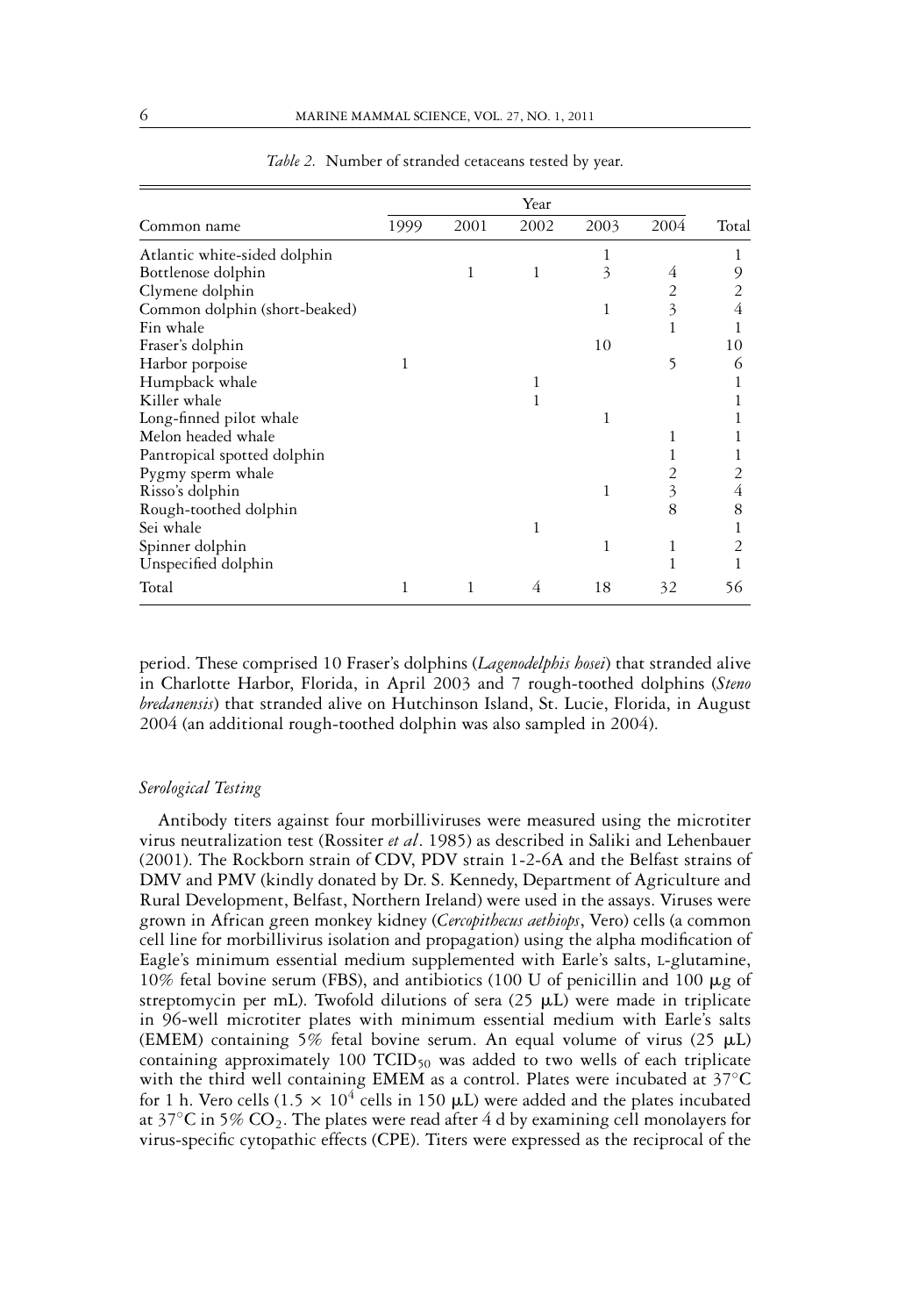highest dilution of serum that completely neutralized CPE in both duplicate wells. Titers were also  $log_2$  transformed to linearize the scale.

#### **RESULTS**

#### *Cross Sectional Live Capture Samples*

The sera of 137 bottlenose dolphins were titrated against DMV. The sera of 114 of these were also tested for the presence of antibodies against PMV, PDV, and CDV. The relationship among the titers ( $log_2$  transformed) is shown in Figure 2A, B. The DMV titers were generally higher than for the other morbilliviruses, especially when compared to the CDV and PDV titers (Fig. 2B shows that among the seropositive titers all were higher against DMV than CDV, above the line of equivalence shown). This indicates the animals were most likely to have been exposed to DMV, since the titers against the homologous virus will always be the highest (Visser *et al.* 1990, Duignan *et al.* 1994). If the other morbillivirus antigens (PDV or CDV) had been used as a surrogate this would have produced a very high proportion of false negative results  $(11\%)$ .

Table 3 shows the frequency of serum DMV titers by location, combining all years (1999–2006) as there was insufficient data to consider temporal as well as spatial trends. Titers  $\geq$ 1:16 (log<sub>2</sub> = 4) were taken as seropositive. The distribution of titers against PMV in the Beaufort and St. Joseph Bay animals are also shown. In the animals from Beaufort sampled in 2006, the two seropositive individuals had higher titers against PMV than against DMV and all the seropositive animals sampled in St. Joseph Bay in 2006 ( $n = 4$ ) had titers that were higher against PMV. Overall, in Beaufort in 2006 and St. Joseph Bay in both 2005 and 2006, 16% (7/45) of the sampled individuals had seropositive titers that were higher against PMV than DMV which may indicate that the virus now circulating along the east coast of the United States and into the Gulf of Mexico is more likely to be the PMV strain than the DMV strain. However, all the PMV seropositive animals were also seropositive against DMV. Thus, in the further analyses of the prevalence of morbillivirus antibodies, the DMV titers will be used for all sites, since even though the PMV titers were higher in some animals from these two regions, the prevalence proportions do not change.

Table 3 also shows the prevalence  $(\%)$  of seropositive animals at each location and the 95% confidence intervals around these prevalences. The confidence intervals indicate the likely range and therefore the reliability of the prevalence estimates, given the sample sizes in each group. A Fisher's exact test (two-sided) for differences among proportions found the prevalences to be significantly different among the locations (*P* < 0.0001). Charleston and Sarasota Bay had no seropositive samples, in contrast to the longitudinal samples from Sarasota Bay (see section further). Beaufort and Cape May had similar seropositive proportions of about 20%–30%. These two sites also included the animals with the highest titers ( $\geq$ 1:256). The prevalence of seropositive dolphins from St. Joseph Bay was 18% (Table 3).

We found that increasing the seropositive threshold from  $\geq$ 1:16 to  $\geq$ 1:32 did not significantly affect the results. The prevalences in samples from Beaufort and Cape May at  $\geq$ 1:32 reduced to 13% and 25%, respectively. This did not substantially affect any conclusions regarding exposure and susceptibility, thus we retained a seropositive threshold of  $\geq$ 1:16.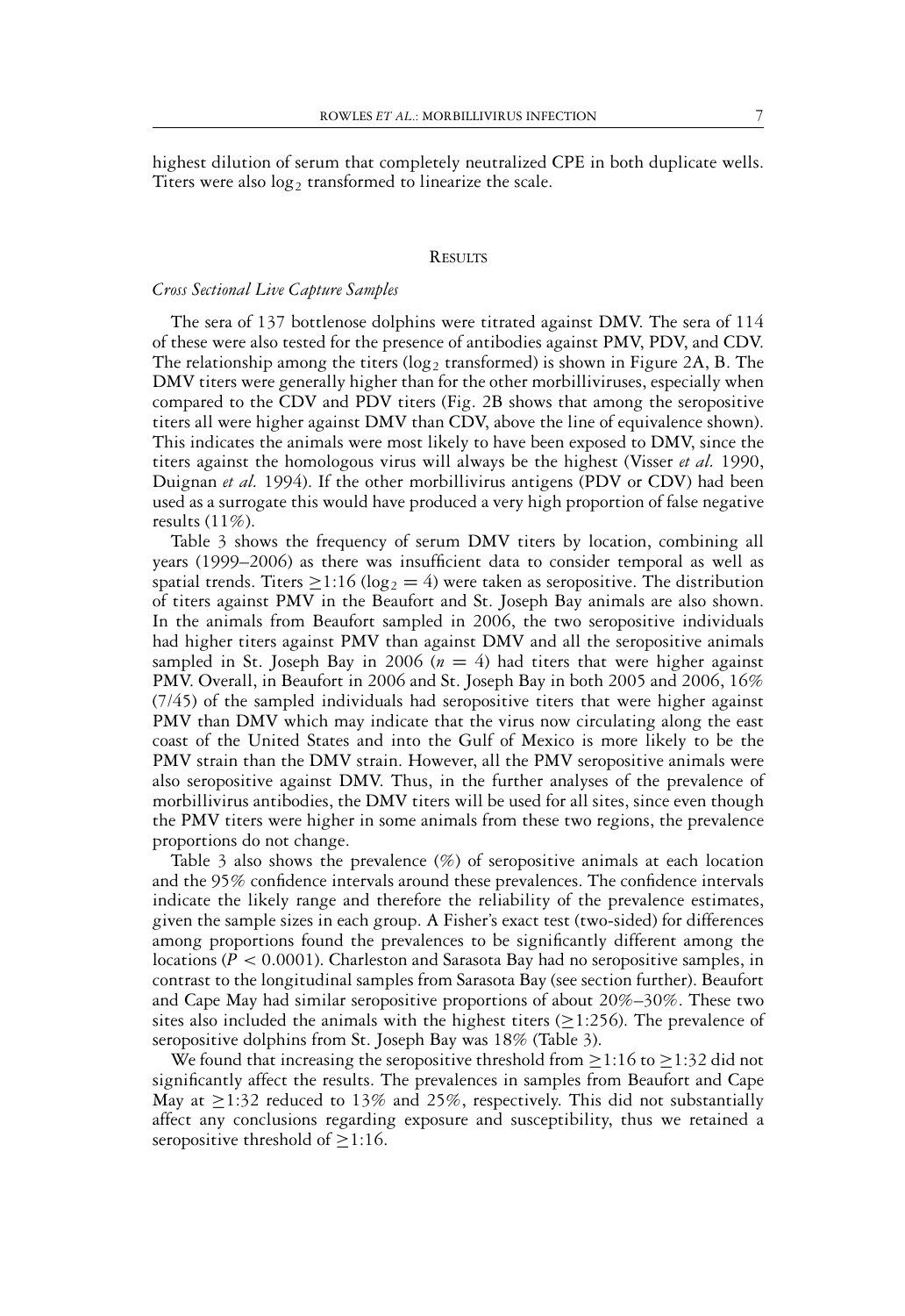

*Figure 2.* Comparison of  $log_2(DMV)$  against (A)  $log_2(PMV)$  titers and (B)  $log_2(CDV)$  titers.

The percent positive (prevalence) and the number of seronegative or seropositive by region and year of birth (where this was available,  $n = 125$ ) are shown inTable 4. The majority of seropositive samples ( $\geq$ 1:16, log<sub>2</sub>  $\geq$  4) were from individuals born prior to a documented morbillivirus outbreak within their region of capture. For samples from the eastern U.S. Atlantic coast (Cape May, Beaufort, and Charleston), only one seropositive individual was born subsequent to the 1987–1988 morbillivirus outbreak. This individual's titer was relatively low (1:16) and his estimated year of birth was 1989 (11 yr old at time of capture), suggesting that the virus circulated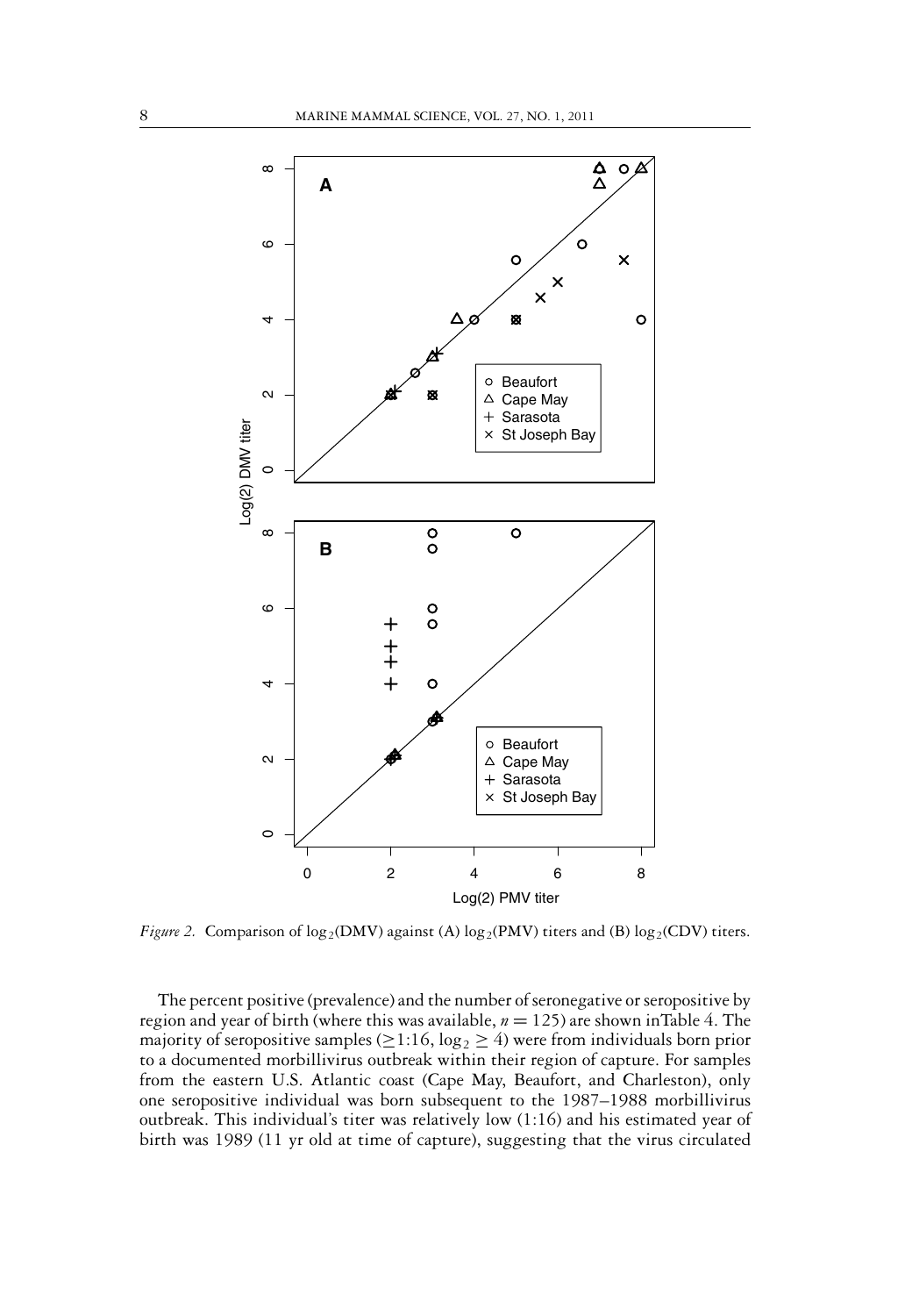| <b>DMV</b> titer                   | 6 < | ∞          | 16     | 24 | $\tilde{\sim}$ | 48 | \$  |               | 96 128 | 192 | 256 | Total                                                                   | Negative             | Positive | prevalence (%)<br>Seropositive |                                                                                       |
|------------------------------------|-----|------------|--------|----|----------------|----|-----|---------------|--------|-----|-----|-------------------------------------------------------------------------|----------------------|----------|--------------------------------|---------------------------------------------------------------------------------------|
| Cape May<br>Charleston<br>leaufort |     | T          |        |    |                |    |     |               |        |     |     |                                                                         | 24<br>$\infty$<br>∑  |          | 23<br>23                       | $\begin{array}{c c}\n5\% & 0 \\ \hline\n10-43 & 0 \\ 10-2 & 0 \\ -1 & 0\n\end{array}$ |
| it. Joseph Bay<br>arasota          |     |            |        |    |                |    |     |               |        |     |     | $\begin{array}{c}\n2 \times 2 \\ 1 \times 2 \\ 2 \times 2\n\end{array}$ | $\frac{8}{18}$<br>50 |          | $^{\circ}$                     |                                                                                       |
| .<br>Total                         |     | 76         |        |    |                |    |     |               |        |     | 4   | 149                                                                     | 134                  | ŗ        | $\overline{10}$                |                                                                                       |
| $\rm ^{o}MV$ titer                 |     | $^{\circ}$ | $\leq$ | 24 | 32             | 48 | \$4 | $\frac{6}{2}$ | 128    | 192 | 256 |                                                                         |                      |          |                                |                                                                                       |
| t. Joseph Bay<br>eaufort           |     |            |        |    |                |    |     |               |        |     |     | 27<br>23                                                                | 22                   |          | 19<br>$\approx$                | $16-51$<br>$8-37$<br>$14-37$                                                          |
| Total                              |     |            |        |    |                |    |     |               |        |     |     | $50\,$                                                                  | 38                   |          | 24                             |                                                                                       |

*Table 3.* Frequency of DMV and PMV serum titers in live captured bottlenose dolphins by location (<1:16 = seronegative, ≥1:16 = seropositive).

Table 3. Frequency of DMV and PMV serum titers in live captured bottlenose dolphins by location (<1:16 = seronegative, >1:16 = seropositive).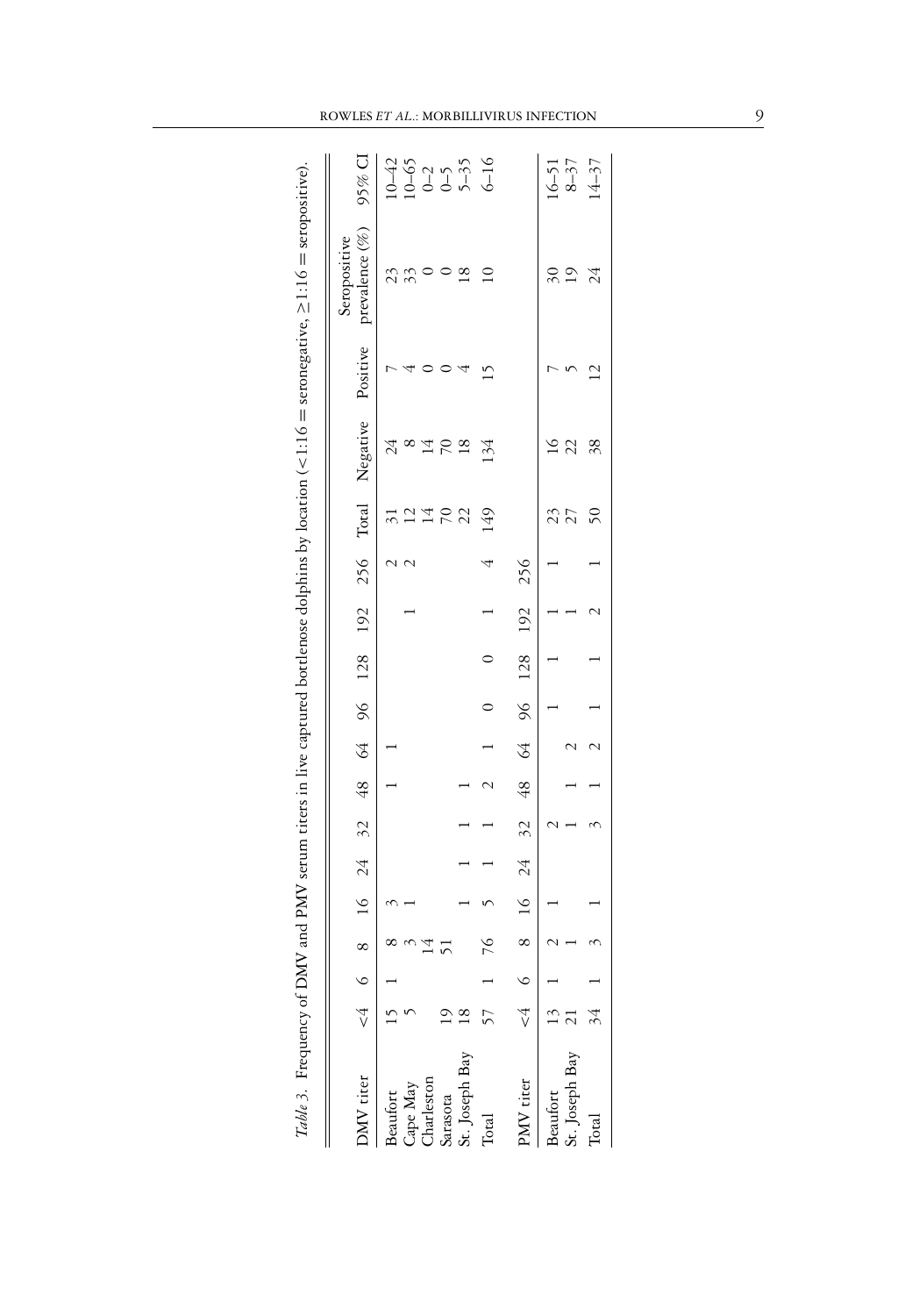| Region                                                        |  | Beaufort                |  | Cape May          |  | Charleston        |  | Sarasota          |  | St. Joseph Bay       |
|---------------------------------------------------------------|--|-------------------------|--|-------------------|--|-------------------|--|-------------------|--|----------------------|
| Year of birth                                                 |  | Prevalence<br>(%)       |  | Prevalence<br>(%) |  | Prevalence<br>(%) |  | Prevalence<br>(%) |  | Prevalence<br>$(\%)$ |
|                                                               |  |                         |  |                   |  |                   |  |                   |  |                      |
| 1970–1975<br>1976–1980<br>1981–1985<br>1986–1990<br>1990–1995 |  |                         |  |                   |  |                   |  |                   |  | g                    |
|                                                               |  | $\overline{\mathrm{0}}$ |  |                   |  |                   |  |                   |  | 25                   |
|                                                               |  |                         |  |                   |  |                   |  |                   |  |                      |
|                                                               |  |                         |  |                   |  |                   |  |                   |  |                      |
|                                                               |  |                         |  |                   |  |                   |  |                   |  | 25                   |
| 2001-2005                                                     |  |                         |  |                   |  |                   |  |                   |  |                      |

Table 4. Number animals with positive ( $P \ge 1:16$ ) and negative ( $N < 1:16$ ) titers to DMV by year of birth (age) and region.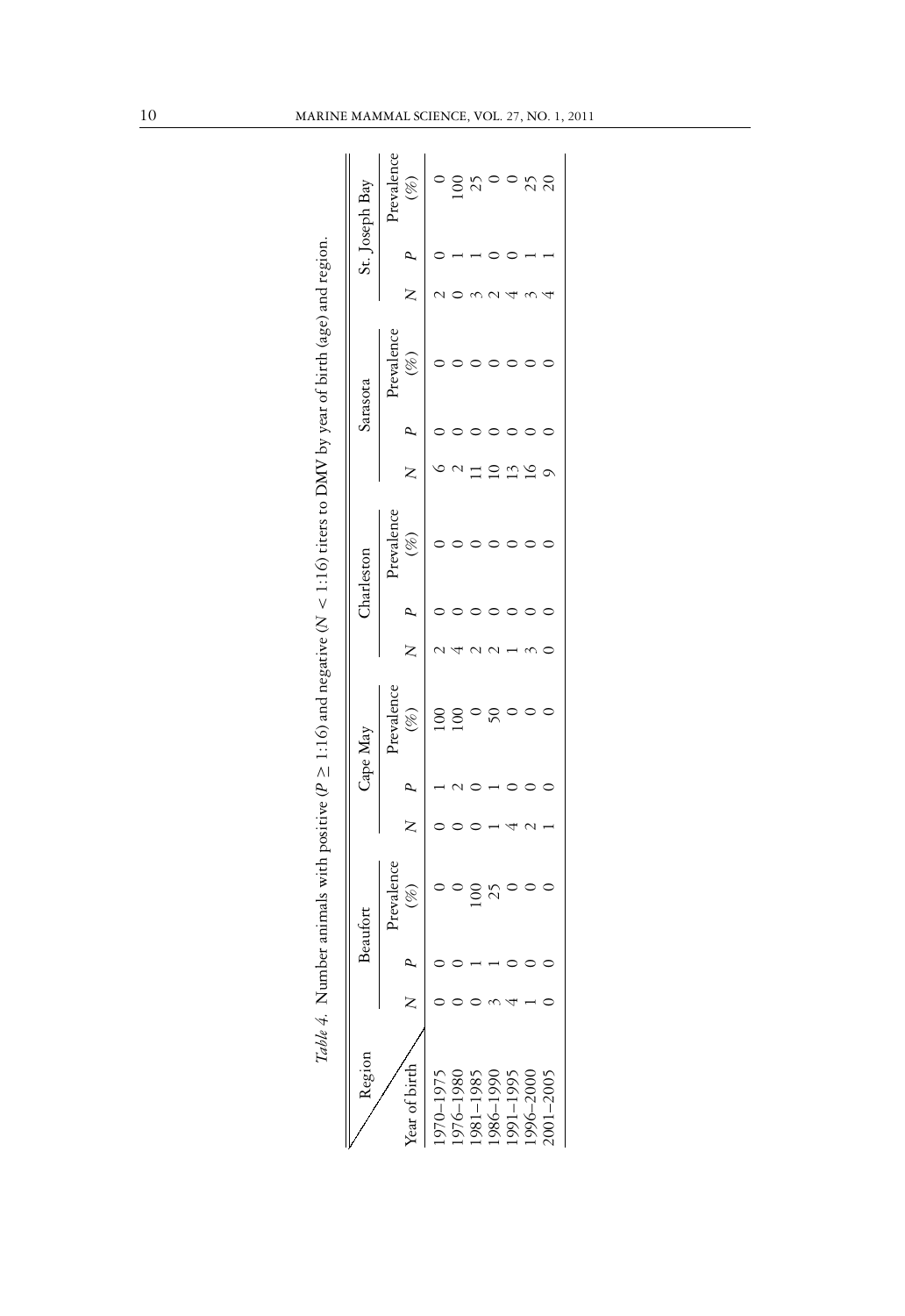for some months past the end of the observed die-off. Similarly, two relatively young (∼2 yr and 8 yr old) dolphins sampled from St. Joseph Bay with estimated birth years subsequent to the 1992–1993 Gulf of Mexico morbillivirus outbreak also had low titers (1:16 and 1:32). There is a small possibility that the observed titer, at least in the younger animal, was remnant maternal antibody. There was no difference in the distribution of titers between the sexes (Mann Whitney *U*-test,  $P = 0.596$ ).

#### *Longitudinal Samples from Sarasota Bay*

The results from serum samples collected longitudinally from the Sarasota Bay dolphins between 1989 and 2001 are shown in Table 5. Between 1989 and 1994 almost half of the animals sampled (6/13, 46%) had a high DMV titer  $\geq$ 1:64 up to a maximum of 1:256 (Table 5). The four individuals that were followed until 2000–2001 showed a subsequent decline or essentially no change in titers between around 1993 and 2001 (a fourfold change in titer is generally considered clinically significant, Bonilla*et al*. 2005). Interestingly, one animal (FB63), captured four times over an 11-yr period had a consistently relatively high titer ranging from 1:64 to 1:192, These results are in contrast to the recent results reported above, in which none of the additionally captured Sarasota Bay dolphins between 1999 and 2006 had seropositive morbillivirus titers.

#### *Stranded Cetaceans*

The stranded cetacean samples were obtained from live and freshly dead animals and they comprised two categories, single stranded animals and groups. The geographical locations of single stranded animals that provided samples are plotted in Figure 3. The most common species were bottlenose dolphins  $(n = 9)$  and harbor porpoises ( $n = 6$ , Table 2). Thirty-three animals were seronegative and six were seropositive. Since genetic studies were not carried out on the bottlenose dolphins, it is not possible to determine whether they were coastal or offshore animals. The titers against the four morbilliviruses for the seropositive animals are listed in Table 6. In four species titers were higher against DMV than the other morbilliviruses, but in two bottlenose dolphins, titers were again higher against PMV than DMV. One rough-toothed dolphin stranded in the Gulf of Mexico had a very high titer against DMV but all serum samples from the two mass-strandings (Fraser's dolphins and rough-toothed dolphins,  $n = 17$ ) were negative.

#### **DISCUSSION**

This study describes the distribution of neutralizing antibody titers against various morbilliviruses in cetaceans from U.S. waters. Three different sample sources were used; serum collected during live capture-release studies, from live-stranded animals, and from freshly dead animals. Here we used a titer threshold of  $\geq$ 1:16 to classify animals as having positive, protective antibody levels. Other studies of neutralizing antibodies to morbilliviruses in marine mammals have used different seropositive thresholds, ranging between  $\geq$ 1:16 and  $\geq$ 1:64 (Duignan *et al.* 1996, Thompson *et al.* 1992, Nielsen *et al.* 2000, Thompson *et al.* 2002). Because of this variation, we investigated the effect of changing the threshold. We found that increasing the cut-off from  $\geq$ 1:16 to  $\geq$ 1:32 did not substantially change the prevalence results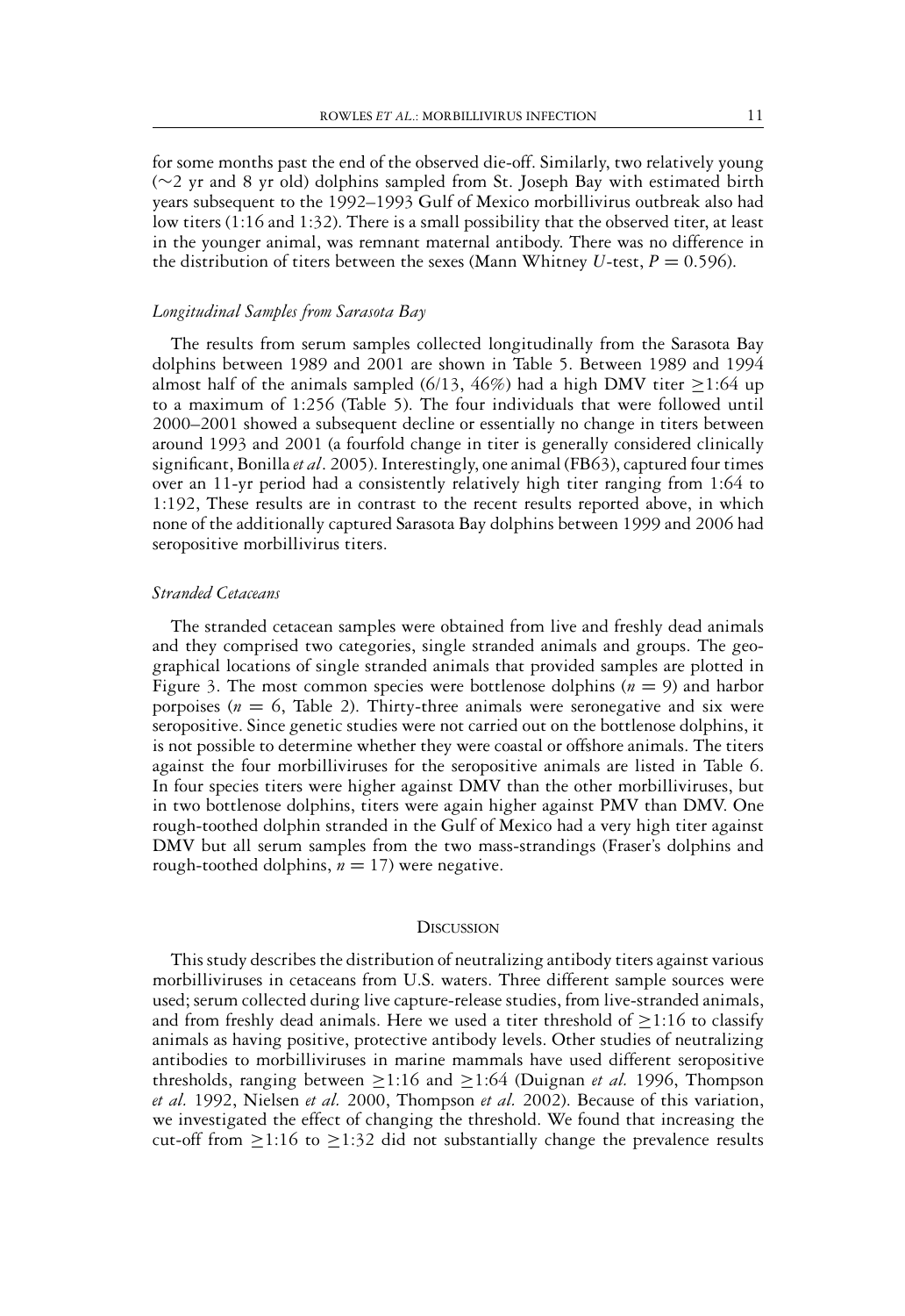|                                                                                                                                                                                                                                                                                                                                                                                                                              |             | Table 5. Longitudinal morbillivirus titers in adult bottlenose dolphins from Sarasota Bay, Florida. |                                                             |                    |     |              |              |  |         |                |      |
|------------------------------------------------------------------------------------------------------------------------------------------------------------------------------------------------------------------------------------------------------------------------------------------------------------------------------------------------------------------------------------------------------------------------------|-------------|-----------------------------------------------------------------------------------------------------|-------------------------------------------------------------|--------------------|-----|--------------|--------------|--|---------|----------------|------|
| lphin                                                                                                                                                                                                                                                                                                                                                                                                                        | Age in 1990 |                                                                                                     | 6661 8661 2661 9661 9661 7661 9661 2661 1661 0661 0661 9861 |                    |     |              |              |  |         | 2000           | 2001 |
|                                                                                                                                                                                                                                                                                                                                                                                                                              |             |                                                                                                     |                                                             |                    |     |              |              |  |         |                |      |
|                                                                                                                                                                                                                                                                                                                                                                                                                              |             | 64                                                                                                  |                                                             |                    |     |              | 16           |  |         |                |      |
|                                                                                                                                                                                                                                                                                                                                                                                                                              |             |                                                                                                     |                                                             | $\times 16$<br>512 |     |              | $rac{16}{5}$ |  |         |                |      |
|                                                                                                                                                                                                                                                                                                                                                                                                                              |             |                                                                                                     |                                                             |                    |     | >16          |              |  |         | $\overline{2}$ |      |
|                                                                                                                                                                                                                                                                                                                                                                                                                              |             |                                                                                                     |                                                             | >16                |     |              |              |  |         |                |      |
|                                                                                                                                                                                                                                                                                                                                                                                                                              | 0146804     |                                                                                                     |                                                             |                    |     |              | $\Im$        |  | $\beta$ |                | 192  |
|                                                                                                                                                                                                                                                                                                                                                                                                                              |             |                                                                                                     | 128<br>256                                                  |                    | 256 | 256          |              |  |         |                |      |
|                                                                                                                                                                                                                                                                                                                                                                                                                              |             |                                                                                                     |                                                             |                    |     |              |              |  |         | ∞              |      |
|                                                                                                                                                                                                                                                                                                                                                                                                                              |             |                                                                                                     |                                                             | $>16$<br>128       |     | $\Im$        |              |  |         |                |      |
|                                                                                                                                                                                                                                                                                                                                                                                                                              |             |                                                                                                     |                                                             |                    |     |              |              |  |         |                |      |
|                                                                                                                                                                                                                                                                                                                                                                                                                              |             |                                                                                                     |                                                             | 32                 |     | $rac{16}{5}$ |              |  |         |                |      |
|                                                                                                                                                                                                                                                                                                                                                                                                                              |             | 128                                                                                                 |                                                             |                    |     | $\leq 16$    |              |  |         | $\frac{6}{5}$  |      |
|                                                                                                                                                                                                                                                                                                                                                                                                                              |             |                                                                                                     |                                                             | >16                |     |              |              |  |         |                |      |
|                                                                                                                                                                                                                                                                                                                                                                                                                              |             |                                                                                                     |                                                             |                    |     |              |              |  |         |                |      |
| $\begin{array}{l} \vspace*{.1cm} \textbf{j} \\\textbf{r} \\\textbf{B29} \\ \textbf{FBL} \\\textbf{r} \\\textbf{r} \\\textbf{r} \\\textbf{r} \\\textbf{r} \\\textbf{r} \\\textbf{r} \\\textbf{r} \\\textbf{r} \\\textbf{r} \\\textbf{r} \\\textbf{r} \\\textbf{r} \\\textbf{r} \\\textbf{r} \\\textbf{r} \\\textbf{r} \\\textbf{r} \\\textbf{r} \\\textbf{r} \\\textbf{r} \\\textbf{r} \\\textbf{r} \\\textbf{r} \\\textbf{r$ |             | $\begin{array}{c}\n50 \\ 0 \\ 0\n\end{array}$                                                       |                                                             |                    |     |              |              |  |         |                |      |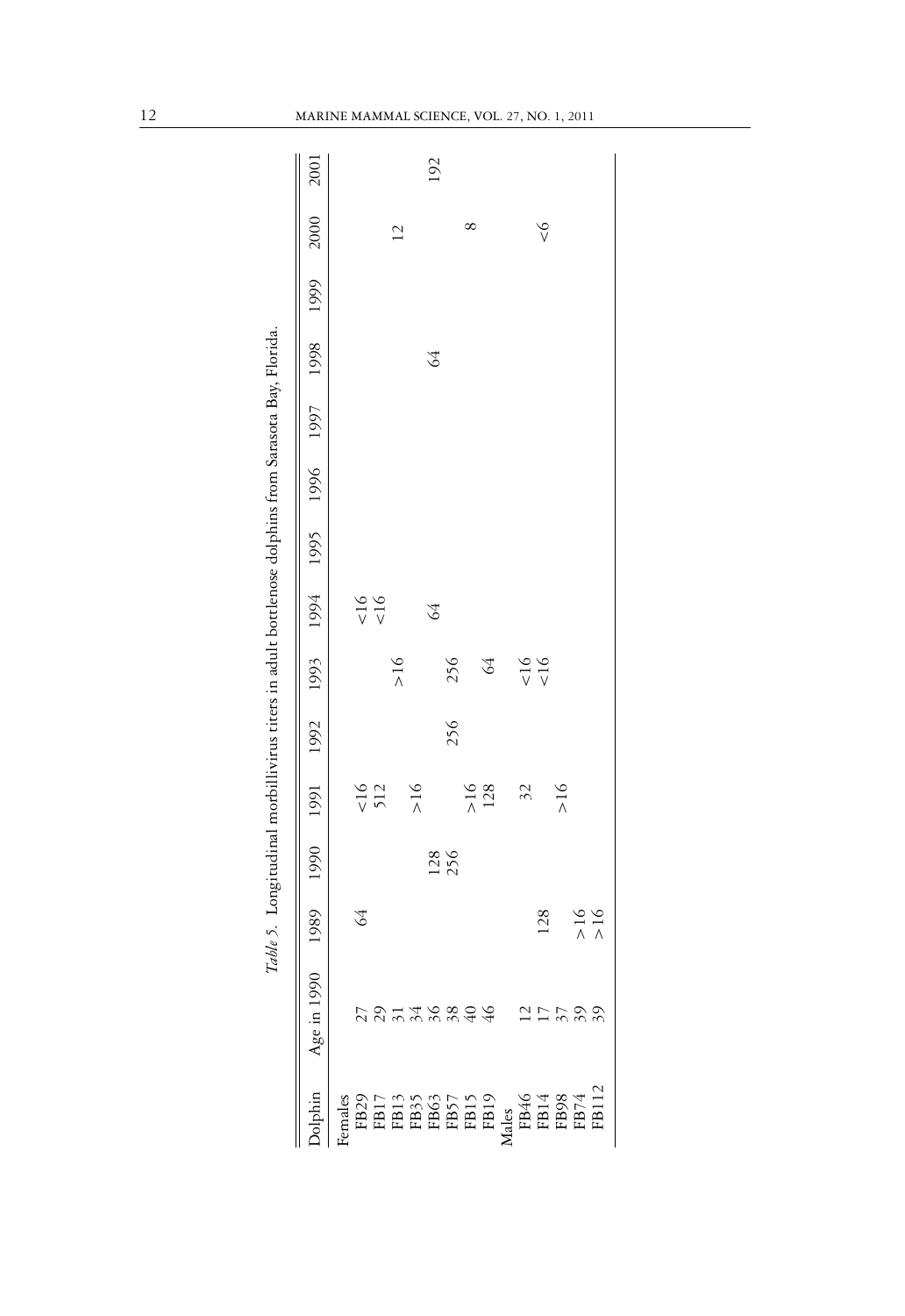

*Figure 3.* Geographical locations of single stranded cetaceans tested for morbillivirus antibodies.

or conclusions from the study, indicating the robustness of using ≥1:16 as the seropositive threshold titer. While other studies might continue to use a higher threshold (Thompson *et al.* 2002), a slightly more cautionary approach is warranted in studies of vulnerable species, particularly when they are not sampled during an epidemic. However, a higher threshold is also recommended when using hemolyzed sera that may be toxic to the virus.

|  |  |  | Table 6. Differential morbillivirus neutralization titers in single stranded cetaceans |  |  |  |  |
|--|--|--|----------------------------------------------------------------------------------------|--|--|--|--|
|--|--|--|----------------------------------------------------------------------------------------|--|--|--|--|

| Latitude<br>$({}^{\circ}{\rm N})$ | Longitude<br>$({}^{\circ}$ W) | Date            | Species                  | DMV  | <b>PMV</b> | <b>CDV</b> | <b>PDV</b> |
|-----------------------------------|-------------------------------|-----------------|--------------------------|------|------------|------------|------------|
| 28.35139                          | 80.65060                      | 12 July 2001    | Bottlenose dolphin       | 16   | 16         | 4          | 8          |
| 48.17629                          | 123.13700                     | 2 January 2002  | Killer whale             | 64   | 32         | 16         | 64         |
| 41.37820                          | 69.57470                      | 18 October 2002 | Humpback whale           | 32   | 32         | < 8        | $\leq 8$   |
| 34.43000                          | 77.54330                      | 30 July 2004    | Bottlenose dolphin       | 16   | 32         | < 8        | $\leq$ 8   |
| 35.25469                          | 75.52030                      | 6 August 2004   | Bottlenose dolphin       | 64   | 128        | 4          | $\leq 4$   |
| 27.56667                          | 97.21670                      | 26 August 2004  | Rough-toothed<br>dolphin | >256 | 192        | $\lt 4$    | $\lt4$     |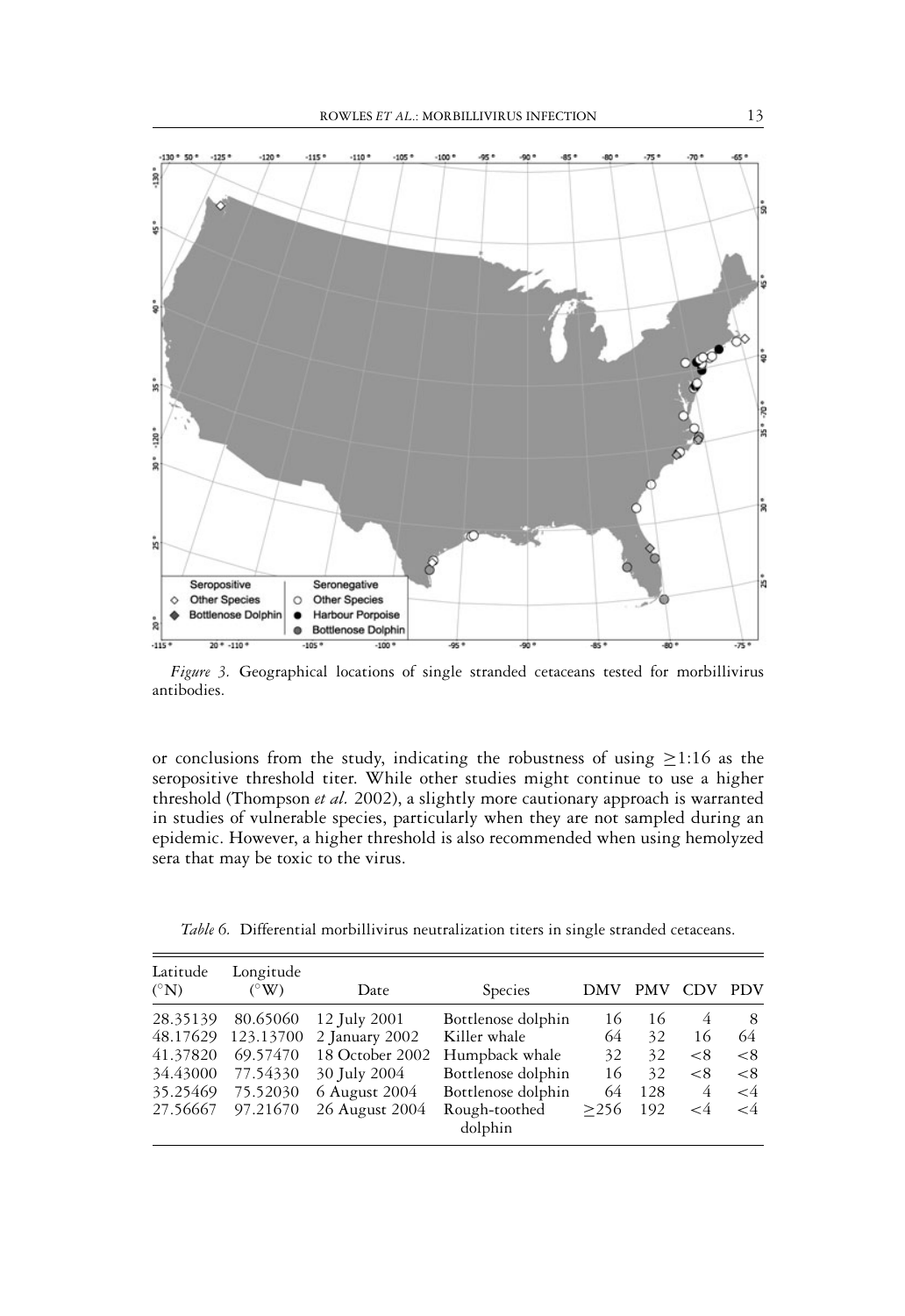The largest sample size for this serological survey was provided by the capturerelease studies of bottlenose dolphins that have been carried out on the east coast of the United States and in the Gulf of Mexico since 1989 (although in some locations the time series of samplings through capture-release has been much longer (Wells and Scott 1990)). The results suggest that, although morbilliviruses did not persist in coastal stocks after the 1980s outbreaks, PMV in particular may still be circulating in the southerly regions. This is in line with the findings of Taubenberger *et al*. (1996) who only found PMV and not DMV in a sample of the bottlenose dolphins that died during the Gulf of Mexico epidemic in 1993. In the study presented here, animals sampled in St. Joseph Bay had higher titers against PMV than against DMV. Although PMV was first isolated in a harbor porpoise (Kennedy *et al.* 1988), its natural host range has not been fully established. By contrast, in the Atlantic regions both viruses may be circulating, with DMV being more prevalent in the north, as was also reported in the late 1980s (Taubenberger *et al*. 1996). Clearly isolation and characterization of the viruses responsible for the serological test results would be advantageous.

Heterologous antigen has been widely used in neutralization assays to detect antibodies to emerging viruses from the same family, particularly for viruses that are difficult to isolate and culture (OIE 2008). While it is desirable to use homologous antigen, this is not always possible for both practical and economic reasons. However, as has been shown in this study, this compromise may produce biased results. A panel of four morbilliviruses was used to screen 114 bottlenose dolphin serum samples. When the correlation among the titers was examined (Fig. 2A, B) it indicated that the CeMV titers were largely greater than those for PDV or CDV. Thus, if CDV or PDV antigen alone had been used this would have resulted in a very high number of false negatives, illustrating the importance of using or developing a specific assay wherever possible.

In addition to the difference in the response to different morbillivirus antigens in the St. Joseph Bay population, two of the younger animals captured and sampled had seropositive titers, which could suggest recent exposure, since the animals would not have been present in the location at the time of the previous outbreaks. Future serological surveys in conjunction with viral RNA detection and phylogenetic analyses are needed to establish the likelihood of this conclusion  $\nu s$ . the possibility that the observed titers were remnant maternal antibody. The lactation period for bottlenose dolphins is ∼2–3 yr (Wells and Scott 1999), with the possibility of some continued passive immunity occurring throughout lactation (Corthésy-Theulaz et al. 2003). However, although calves as old as 7 yr have been observed with lactating mothers in Sarasota Bay (Wells and Scott 1999) it seems unlikely that a juvenile as old as 8 yr is continuing to receive maternal antibodies.

Serological surveys are, therefore, also important for establishing potential past exposure scenarios, particularly where age-prevalence data are available (Marschner 1996). It seems likely that bottlenose dolphins from estuaries in the Beaufort area were exposed in the past, possibly during the 1987–1988 morbillivirus outbreak. It had been thought that the estuary animals were not involved in this die-off (Geraci 1989) but either morbillivirus still is, and has been, circulating in the stock for over 15 yr without establishing itself sufficiently to cause an epidemic (or indeed to become endemic), or that animals over 15 yr of age were exposed in the 1980s and have life-long immunity. Dolphins monitored with electronic tags in Beaufort during 1999 and 2000 were found to primarily inhabit the estuaries near Beaufort but many of them spent some time in nearshore waters (Hohn and Hansen, unpublished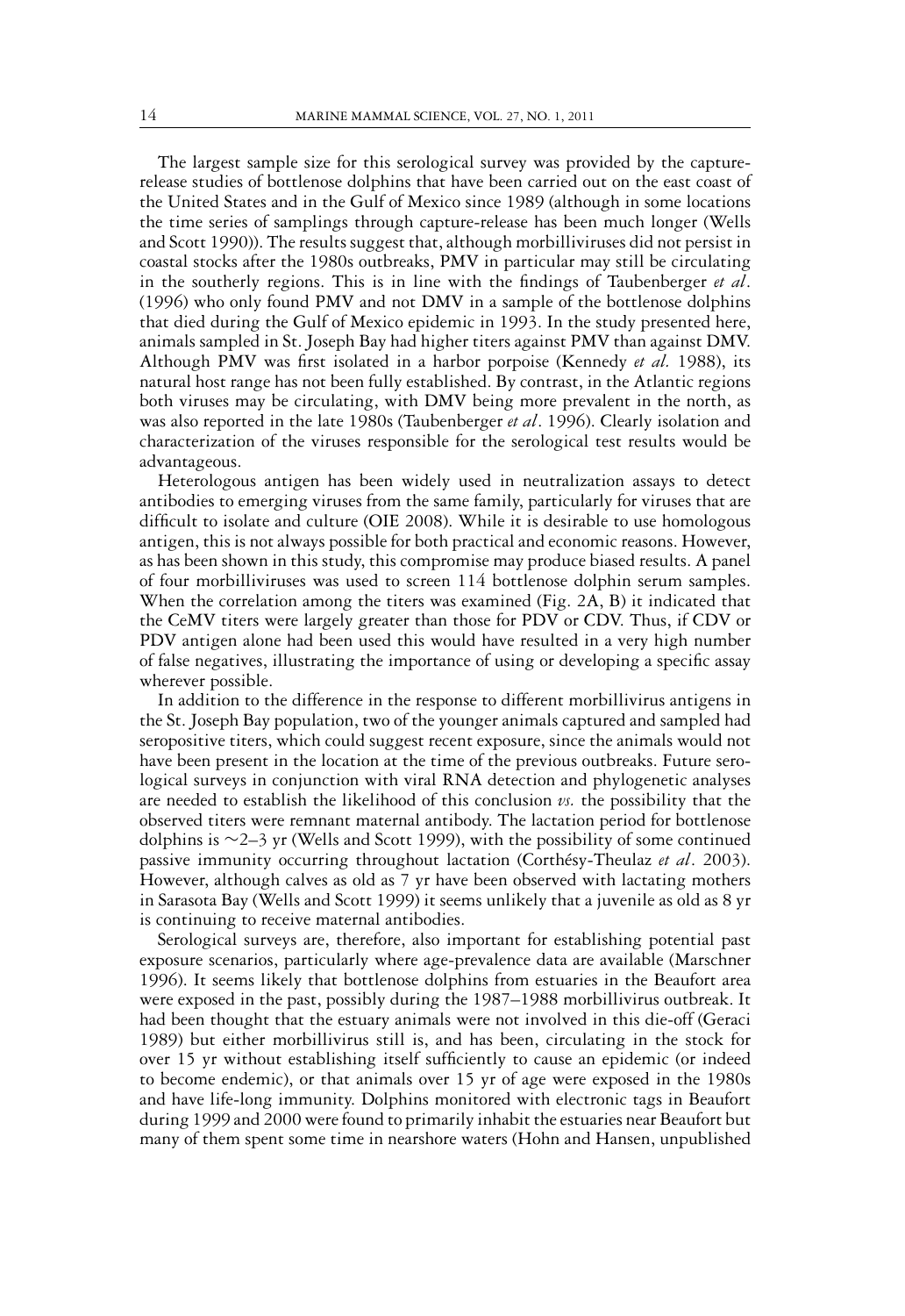data). It is reasonable to assume that they would have come into contact with coastal migratory dolphins infected with morbillivirus during the 1987–1988 epizootic.

The most important conservation result from this study is that the bottlenose dolphins in Sarasota Bay, Florida, and in Charleston, South Carolina, which are relatively isolated, estuarine resident communities (Scott *et al*. 1990, Zolman 2002), have not been exposed to morbilliviruses in recent years, have essentially no protective antibody titers and are therefore highly vulnerable to infection if morbillivirus were to be reintroduced. Of some note is the finding that a morbillivirus was circulating in the long-term Sarasota Bay residents in the late 1980s and although one animal still had high antibody levels in 2001 animals sampled since then have been seronegative.<sup>2</sup> In addition the animal with a high titer in 2001 (FB63) had been consistently highly seropositive since its first capture in 1990, perhaps indicating the individual variation in response and maintenance of titers, as is seen in human measles (Itoh *et al*. 2002). It appears that the virus did not persist perhaps because there was insufficient contact between infective and susceptible animals for the virus to spread or cause an epidemic and the disease then faded out. From the recent data we conclude that this population, spanning five generations, is now once again naïve. That dolphins inhabiting estuaries near Charleston were seronegative while those in Beaufort were seropositive might reflect differences between these locations in movements of dolphins from estuarine to coastal waters, with dolphins in Charleston being more insular. We know from the outbreak of DMV in striped dolphins in the Mediterranean (Aguilar and Raga 1993) and its re-emergence in 2007 (Raga *et al*. 2008) that initial mortality rates are likely to be very high if the virus were to be reintroduced in such naïve populations without immunity.

Obtaining samples from different cetacean species for morbillivirus serology through strandings is very difficult, as animals are often too decomposed for blood sample collection (Gulland 1999). Most samples in this study were obtained from animals that stranded alive and then died or were euthanized. Here we investigated morbillivirus titers in samples collected from these sources and found that three bottlenose dolphins from the east and Gulf of Mexico coasts of the United States were seropositive. This is in line with the findings from the capture-release studies. Perhaps an important finding was the very high titer in a stranded rough-toothed dolphin from the Gulf of Mexico, sampled in August 2004. Although an isolated case, it could indicate the circulation of the virus in these offshore species. However, it is only a single animal and is in contrast to the results from a group of animals that live stranded the same year and region and that were all seronegative. This illustrates the problem of making inferences about exposure among particular species in specific regions from single stranded animals and the need for continued long-term surveillance studies that will allow sample sizes to increase with time and opportunity.

#### **ACKNOWLEDGMENTS**

We thank the many researchers who participated in the live capture-release efforts in Beaufort, NC; Charleston, SC; Sarasota, FL; and St. Joseph Bay, FL. Sampling in Beaufort, NC and Charleston, SC was conducted by NMFS Southeast Fisheries Science Center under NMFS Scientific Research Permit Nos. 960 and 779-1681-00. Sampling in St. Joseph Bay, Florida

<sup>&</sup>lt;sup>2</sup>It should be noted that no dolphins  $>$ 37 yr of age have been sampled since 2001, in spite of the presence of residents in their 40s and 50s in the population.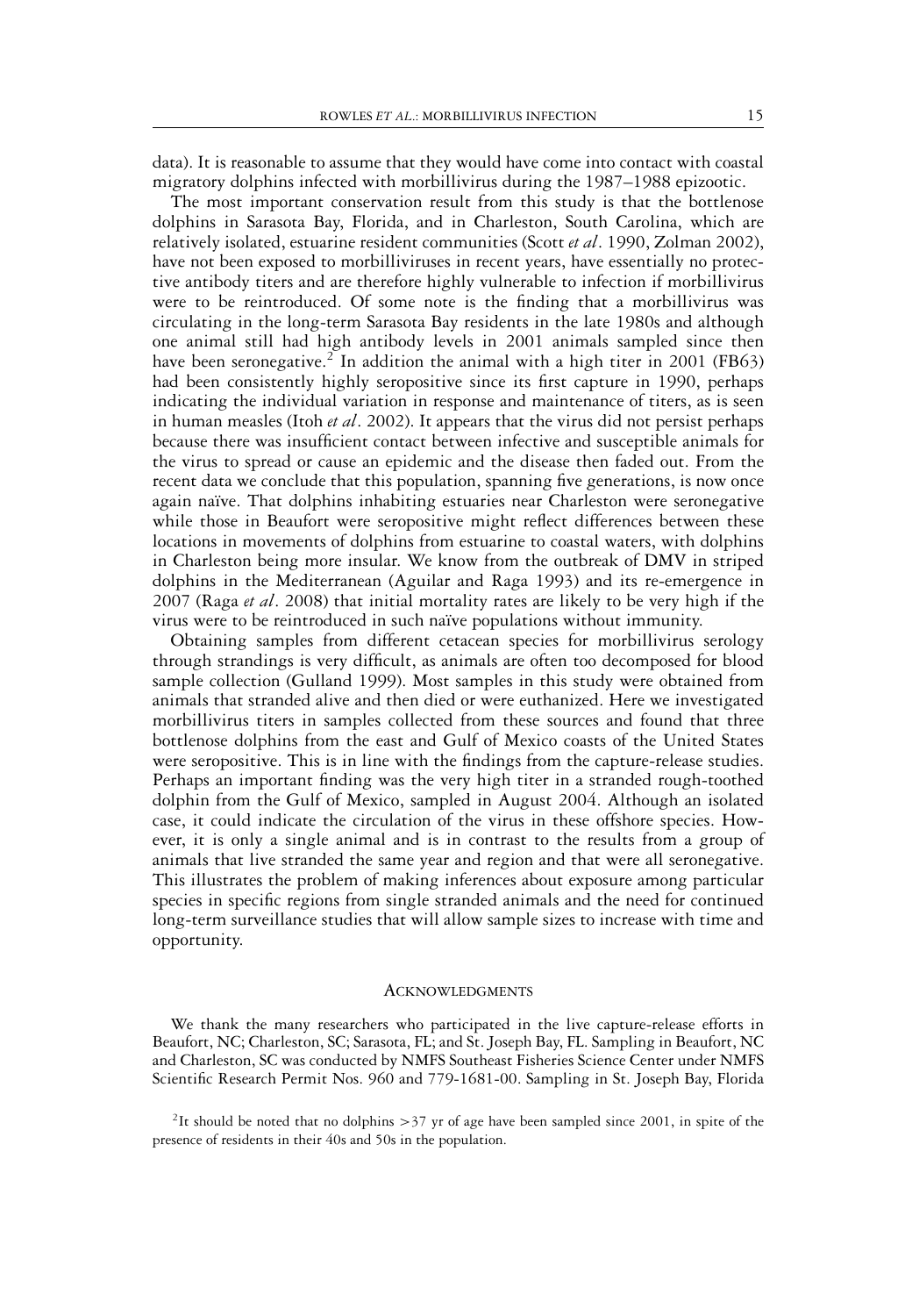was conducted under NMFS Marine Mammal Health and Stranding Response Program Permit No. Permit No. 932-1489. Field sampling in Sarasota, Florida, was conducted under NMFS Scientific Research Permit Nos. 522-1569 and 522-1785, approved by the Mote Marine Laboratory Institutional Animal Care and Use Committee, and supported by NMFS, Dolphin Quest, and the Chicago Zoological Society. We also extend our thanks to the dedicated volunteers of the U.S. Southeast and Northeast Marine Mammal Stranding Networks.

#### LITERATURE CITED

- Aguilar, A., and J. A. Raga. 1993. The striped dolphin epizootic in the Mediterranean Sea. Ambio 22:524–528.
- Barrett, T., I. K. Visser, L. Mamaev, L. Goatley, M. F. van Bressem and A. D. Osterhaus. 1993. Dolphin and porpoise morbilliviruses are genetically distinct from phocine distemper virus. Virology 193:1010–1012.
- Barrett, T., M. Blixenkrone-Moller, G. Di Guardo, M. Domingo, P. Duignan, A. J. Hall, L. Mamaev and A. D. Osterhaus. 1995. Morbilliviruses in aquatic mammals: Report on round table discussion. Veterinary Microbiology 44:261–265.
- Birkun, A., T. Kuiken, S. Krivokhizhin, D. M. Haines, A. D. M. E. Osterhaus, M. W. G. Van deBildt, C. R. Joiris and U. Siebert. 1999. Epizootic of morbilliviral disease in common dolphins (*Delphinus delphis ponticus*) from the Black Sea. Veterinary Record 144:85–92.
- Bonilla, F. A., I. L. Bernstein, D. A. Khan, Z. K. Ballas, J. Chinen, M. M. Frank, L. J. Kobrynski, A. I. Levinson, B. Mazer, R. P. Nelson, Jr., J. S. Orange, J. M. Routes, W. T. Shearer and R. U. Sorensen. 2005. Practice parameter for the diagnosis and management of primary immunodeficiency. Annals of Allergy, Asthma and Immunology 94:S1–S63.
- Cornwell, H., S. Anderson, P. Thompson, S. Mayer, H. Ross, P. Pomeroy and R. Munro. 1992. The serological response of the common seal (*Phoca vitulina*) and the grey seal (*Halichoerus grypus*) to phocine distemper virus as measured by a canine distemper virus neutralisation test. Science of the Total Environment 99:115–116.
- Corthésy-Theulaz, I., B. Corthésy, D. Bachmann, D. Velin and J. P. Kraehenbuhl. 2003. Passive immunity in Helicobacter-challenged neonatal mice conferred by immunized dams lasts until weaning. Infection and Immunity 71:2226–2229.
- Dietz, R., C. T. Ansen, P. Have, and M.-P. Heide-Jørgensen. 1989. Clue to seal epizootic? Nature 338:627.
- Domingo, M., L. Ferrer, M. Pumarola, A. Marco, J. Plana, S. Kennedy, M. McAliskey and B. K. Rima. 1990. Morbillivirus in dolphins. Nature 348:21.
- Duignan, P. J., J. T. Saliki, D. J. St. Aubin, J. A. House and J. R. Geraci. 1994. Neutralizing antibodies to phocine distemper virus in Atlantic walruses (*Odobenus rosmarus rosmarus*) from Arctic Canada. Journal of Wildlife Diseases 30:90–94.
- Duignan, P. J., C. House, J. R. Geraci, G. Early, H. G. Copland, M. T. Walsh, G. D. Bossart, C. Cray, S. Sadove, D. St. Aubin and M. Moore. 1995*a*. Morbillivirus infection in two species of pilot whales *Globicephala sp* from the Western Atlantic. Marine Mammal Science 11:150–162.
- Duignan, P., J. T. Saliki, D. J. St. Aubin, G. Early, S. Sadove, J. A. House, K. Kovacs and J. Geraci. 1995*b*. Epizootiology of morbillivirus infection in North American harbor seals (*Phoca vitulina*) and gray seals (*Halichoerus grypus*). Journal of Wildlife Diseases 31:491–501.
- Duignan, P. J., C. House, D. K. Odell, R. S. Wells, L. J. Hansen, M. T. Walsh, D. J. St. Aubin, B. Rima and J. R. Geraci. 1996. Morbillivirus infection in bottlenose dolphins: Evidence for recurrent epizootics in the Western Atlantic and Gulf of Mexico. Marine Mammal Science 12:499–515.
- Fernandez, A., F. Esperon, P. Herraez, A. E. De Los Monteros, C. Clavel, A. Bernabe, J. M. Sanchez-Vizcaino, P. Verborgh, R. Destephanis, F. Toledano and A. Bayon. 2008. Morbillivirus and pilot whale deaths, Mediterranean Sea. Emerging Infectious Diseases 14:792–794.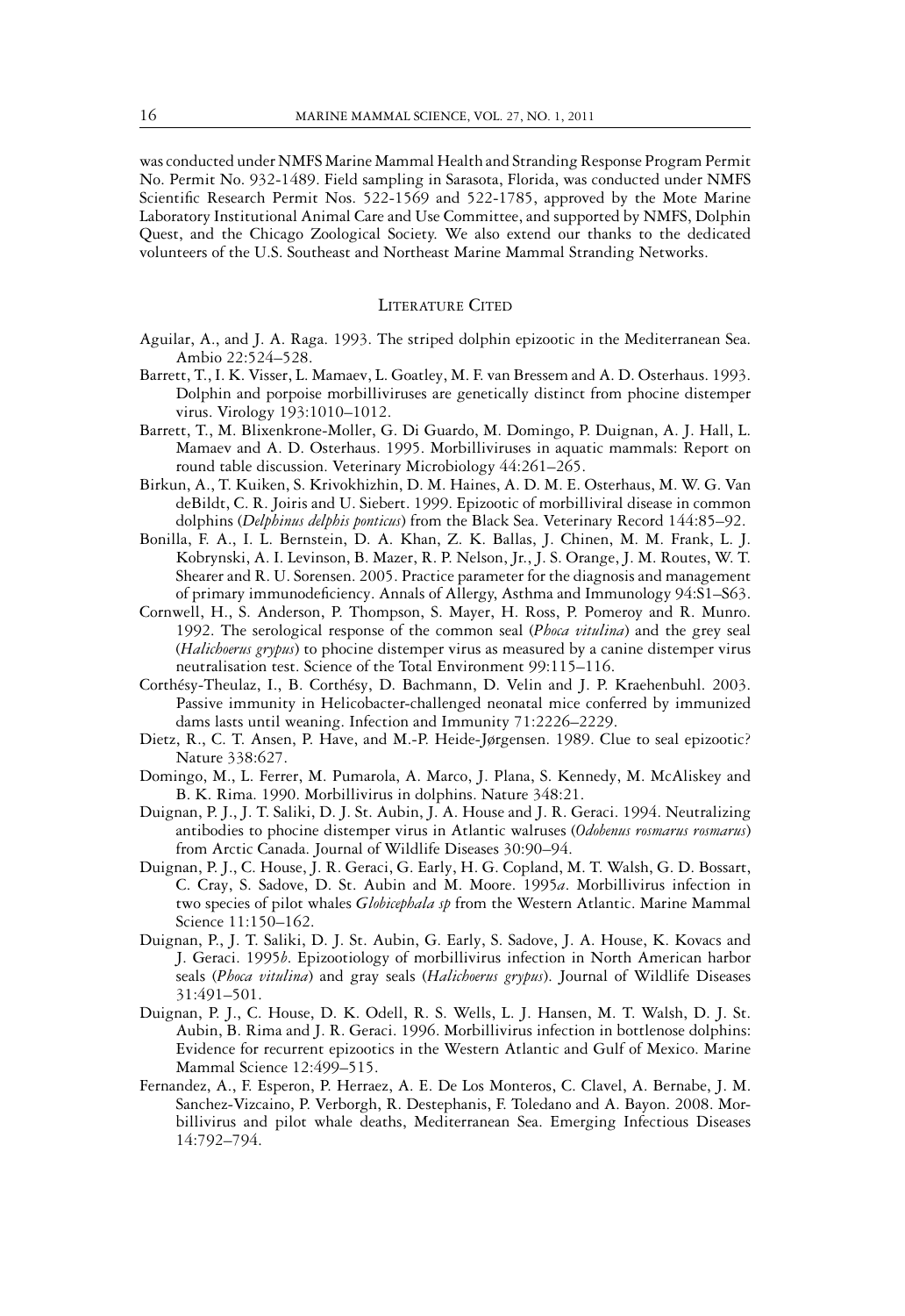- Geraci, J. 1989. Clinical investigation of the 1987–1999 mass mortality of bottlenose dolphins along the US Central and south Atlantic coast. Final Report to National Marine Fisheries Service, U.S. Navy Office of Naval Research, and Marine Mammal Commission. 63 pp.
- Gulland, F. M. 1999. Stranded seals: Important sentinels. Journal of the American Veterinary Medical Association 214:1191–1192.
- Hall, A. J. 1995. Morbilliviruses in marine mammals. Trends in Microbiology 3:4–9.
- Haydon, D. T., S. Cleaveland, L. H. Taylor and M. K. Laurenson. 2002. Identifying reservoirs of infection: A conceptual and practical challenge. Emerging Infectious Diseases 8:1468– 1473.
- Hohn, A. A., M. D. Scott, R. S. Wells, J. C. Sweeney and A. B. Irvine. 1989. Growth layers in teeth from known-age, free-ranging bottlenose dolphins. Marine Mammal Science 5:315–342.
- Itoh, M., O. Okuno and H. Hotta. 2002. Comparative analysis of titers of antibody against measles virus in sera of vaccinated and naturally infected Japanese individuals of different age groups. Journal of Clinical Microbiology 40:1733–1738.
- Kennedy, S. 1998. Morbillivirus infections in aquatic mammals. Journal of Comparative Pathology 119:201–225.
- Kennedy, S., J. A. Smyth, P. F. Cush, S. J. McCullough, G. M. Allan and S. McQuaid. 1988. Viral distemper now found in porpoises. Nature 336:21.
- Lipscomb, T. P., S. Kennedy, D. Moffett and B. K. Ford. 1994*a*. Morbilliviral disease in an Atlantic bottlenose dolphin (*Tursiops truncatus*) from the Gulf of Mexico. Journal of Wildlife Diseases 30:572–576.
- Lipscomb, T. P., F. Y. Schulman, D. Moffett and S. Kennedy. 1994*b*. Morbilliviral disease in Atlantic bottlenose dolphins (*Tursiops truncatus*) from the 1987–1988 epizootic. Journal of Wildlife Diseases 30:567–571.
- Lloyd-Smith, J. O., D. J. Greig, A. Hietala, G. S. Ghneim, L. Palmer, J. St Leger, B. T. Grenfell and F. M. D. Gulland. 2007. Cyclical changes in seroprevalence of leptospirosis in California sea lions: Endemic and epidemic disease in one host species? BMC Infectious Disease 7:125–136.
- Markussen, N. H., and P. Have. 1992. Phocine distemper virus infection in Harp seals *Phoca groenlandica*. Marine Mammal Science 8:19–26.
- Marschner, I. C. 1996. Fitting a multiplicative incidence model to age- and time-specific prevalence data. Biometrics 52:492–499.
- McCullough, S., F. McNeilly, G. Allan, S. Kennedy, J. A. Smyth, S. L. Cosby, S. McQuaid and B. K. Rima. 1991. Isolation and characterisation of a porpoise morbillivirus. Archives of Virology 118:247–252.
- Nielsen, O., R. E. Stewart, L. Measures, P. Duignan and C. House. 2000. A morbillivirus antibody survey of Atlantic walrus, narwhal and beluga in Canada. Journal of Wildlife Diseases 36:508–517.
- OIE, the World Organisation for Animal Health. 2008. Manual of diagnostic tests and vaccines for terrestrial animals, 2008. OIE Biological Standards Commission, Paris, France. 1341 pp. Available at http://www.oie.int/eng/normes/mmanual/.
- Osterhaus, A., and E. J. Vedder. 1988. Identification of virus causing recent seal deaths. Nature 335:20.
- Pomeroy, P. P., J. A. Hammond, A. J. Hall, M. Lonergan, C. D. Duck, V. J. Smith, and H. Thompson. 2005. Morbillivirus neutralizing antibodies in Scottish grey seals: Assessing the effects of the 1988 and 2002 PDV epizootics. Marine Ecology Progress Series 287:241–250.
- Raga, J.-A., A. Banyard, M. Domingo, M. Corteyn, M.-F. Van Bressem, M. A. Fernandez, F.-J. ´ Aznar, and T. Barrett. 2008. Dolphin morbillivirus epizootic resurgence, Mediterranean Sea. Emerging Infectious Diseases 14:471–473.
- Rossiter, P. B., D. M. Jessett and W. P. Taylor. 1985. Microneutralization system for use with different strains of peste des petits ruminants and rinderpest virus. Tropical Animal Health and Production 17:75–81.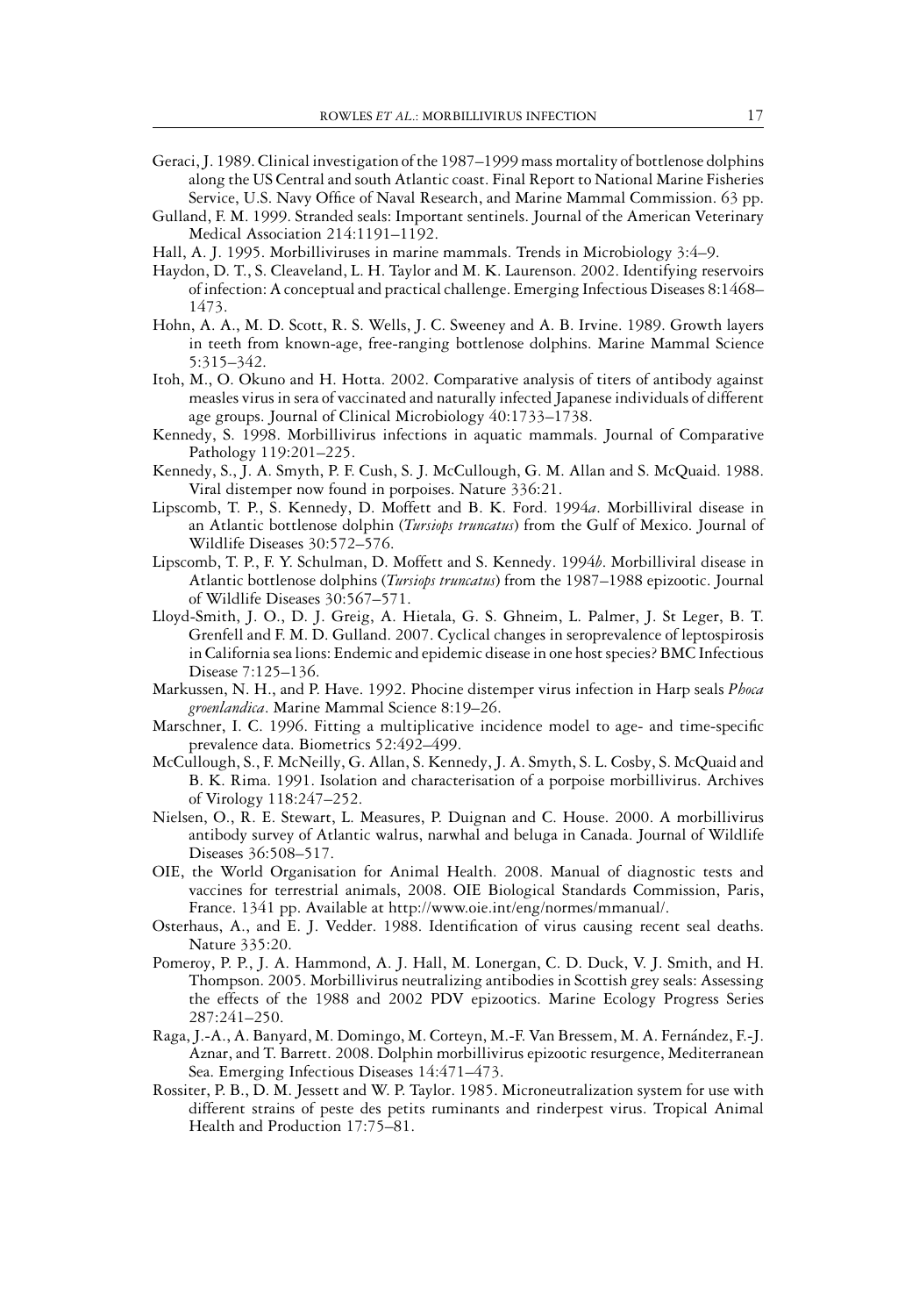- Saliki, J. T., and T. W. Lehenbauer. 2001. Monoclonal antibody-based competitive enzymelinked immunosorbent assay for detection of morbillivirus antibody in marine mammal sera. Journal of Clinical Microbiology 39:1877–1881.
- Saliki, J. T., E. J. Cooper and J. P. Gustavson. 2002. Emerging morbillivirus infections of marine mammals: Development of two diagnostic approaches. Annals of the New York Academy of Sciences 969:51–59.
- Schwacke, L., A. J. Hall, R. S. Wells, G. Bossart, P. Fair, A. Hohn, P. Becker, J. Kucklick, G. Mitchum, P. Rosel, J. Whaley and T. Rowles. 2004. Health and risk assessment for bottlenose dolphin (*Tursiops truncatus*) populations along the southeast United States coast: Current status and future plans. Paper SC/56/E20 presented to the IWC Scientific Committee, July 2004.
- Scott, M. D., R. S. Wells and A. B. Irvine. 1990. A long-term study of bottlenose dolphins on the west coast of Florida. Pages 235–244 *in* S. Leatherwood and R. R. Reeves, eds. The bottlenose dolphin. Academic Press, San Diego, CA.
- Taubenberger, J. K., M. Tsai, A. E. Krafft, J. H. Lichy, A. H. Reid, F. Y. Schulman and T. P. Lipscomb. 1996. Two morbilliviruses implicated in bottlenose dolphin epizootics. Emerging Infectious Diseases 2:213–216.
- Thompson, P. M., H. J. C. Cornwell, H. M. Ross and D. Miller. 1992. Serologic study of phocine distemper in a population of harbor seals in Scotland. Journal of Wildlife Diseases 28:21–27.
- Thompson, P. M., H. Thompson and A. J. Hall. 2002. Prevalence of morbillivirus antibodies in Scottish harbour seals. Veterinary Record 151:609–610.
- Van Bressem, M. F., I. K. G. Visser, M. W. G. Van De Bildt, J. S. Teppema, J. A. Raga and A. D. M. E. Osterhaus. 1991. Morbillivirus infection in Mediterranean striped dolphins (*Stenella coeruleoalba*). Veterinary Record 129:471–472.
- Van Bressem, M. F., K. Van Waerebeek, M. Fleming and T. Barrett. 1998. Serological evidence of morbillivirus infection in small cetaceans from the Southeast Pacific. Veterinary Microbiology 59:89–98.
- Van Bressem, M. F., K. Van Waerebeek, P. D. Jepson, J. A. Raga, P. J. Duignan, O. Nielsen, A. P. Di Beneditto, S. Siciliano, R. Ramos, W. Kant, V. Peddemors, R. Kinoshita, P. S. Ross, A. Lopez-Fernandez, K. Evans, E. Crespo and T. Barrett. 2001. An insight into the epidemiology of dolphin morbillivirus worldwide. Veterinary Microbiology 81:287–304.
- Visser, I. K. G., V. P. Kumarev, C. Orvell, P. de Vries, H. W. J. Broeders, M. W. G. van de Bildt, J. Groen, J. S. Teppema, M. C. Burger, F. G. C. M. UytdeHaag and A. D. M. E. Osterhaus. 1990. Comparison of two morbilliviruses isolated from seals during outbreaks of distemper in North West Europe and Siberia. Archives of Virology 111:149–164.
- Visser, I. K., M. F. Van Bressem, R. L. de Swart, M. W. van de Bildt, H. W. Vos, R. W. Van Der Heijden, J. T. Saliki, C. Orvell, P. Kitching, T. Kuiken and A. D. M. E. Osterhaus. 1993. Characterization of morbilliviruses isolated from dolphins and porpoises in Europe. Journal of General Virology 74:631–641.
- Wells, R. S., and M. D. Scott. 1990. Estimating bottlenose dolphin population parameters from individual identification and capture-release techniques. International Whaling Commission (Special Issue 12):407–415.
- Wells, R. S., and M. D. Scott. 1999. Bottlenose dolphin *Tursiops truncatus* (Montagu, 1821). Pages 137–182 *in* S. H. Ridgway and R. Harrison, eds. Handbook of marine mammals. Volume 6. The second book of dolphins and porpoises. Academic Press, London, U.K.
- Wells, R. S., H. L. Rhinehart, L. J. Hansen, J. C. Sweeney, F. I. Townsend, R. Stone, D. Casper, M. D. Scott, A. A. Hohn and T. K. Rowles. 2004. Bottlenose dolphins as marine ecosystem sentinels: Developing a health monitoring system. EcoHealth 1:246– 254.
- Wells, R. S., V. Tornero, A. Borrell, A. Aguilar, T. K. Rowles, H. L. Rhinehart, A. Hofmann, W. M. Jarman, A. A. Hohn and J. C. Sweeney. 2005. Integrating potential life-history and reproductive success data to examine relationships with organochlorine compounds